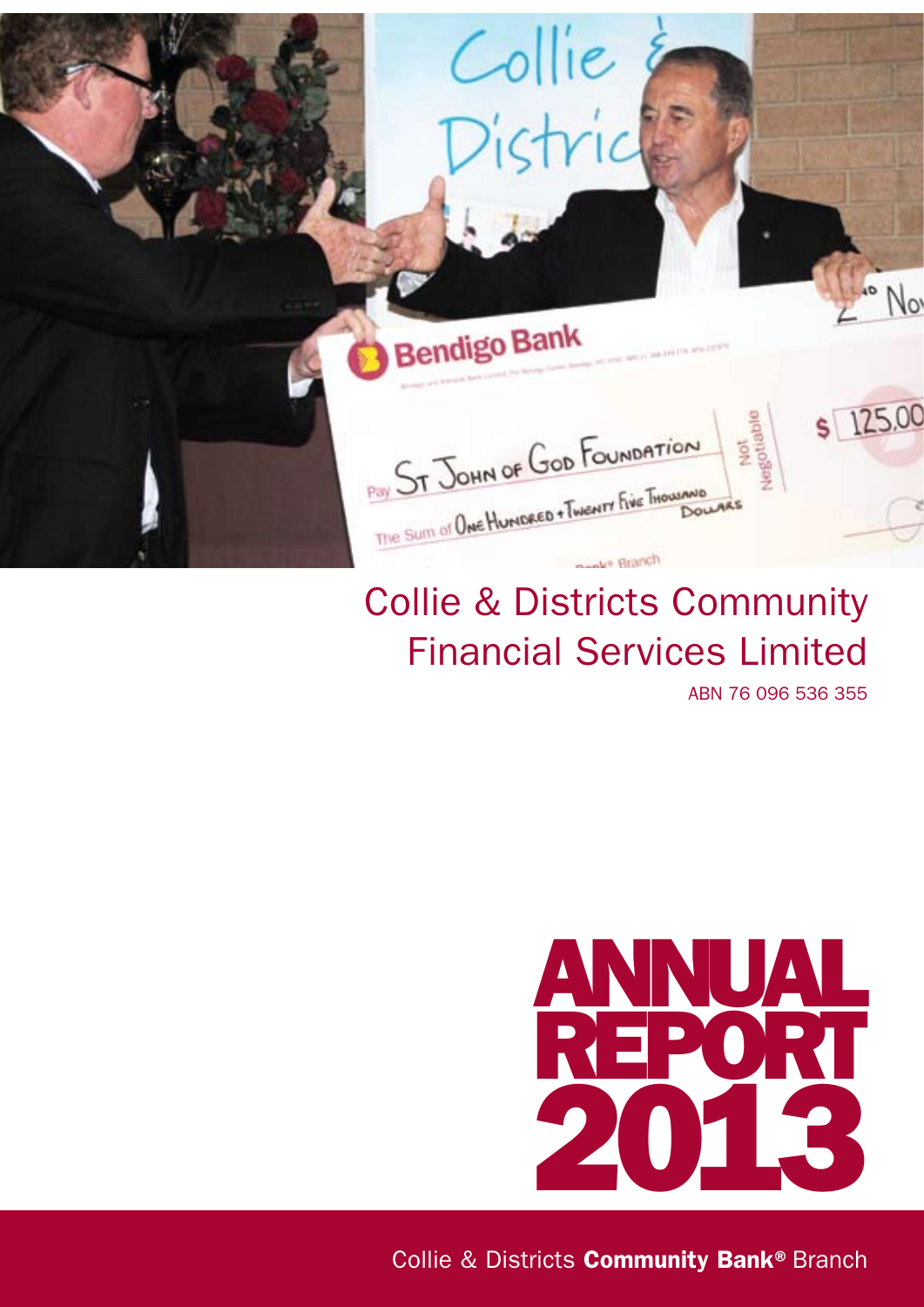## **Contents**

| <b>Chairman's report</b>           | 2  |
|------------------------------------|----|
| Manager's report                   | 4  |
| Directors' report                  | 5  |
| Auditor's independence declaration | 10 |
| <b>Financial statements</b>        | 11 |
| Notes to the financial statements  | 15 |
| <b>Directors' declaration</b>      | 34 |
| Independent audit report           | 35 |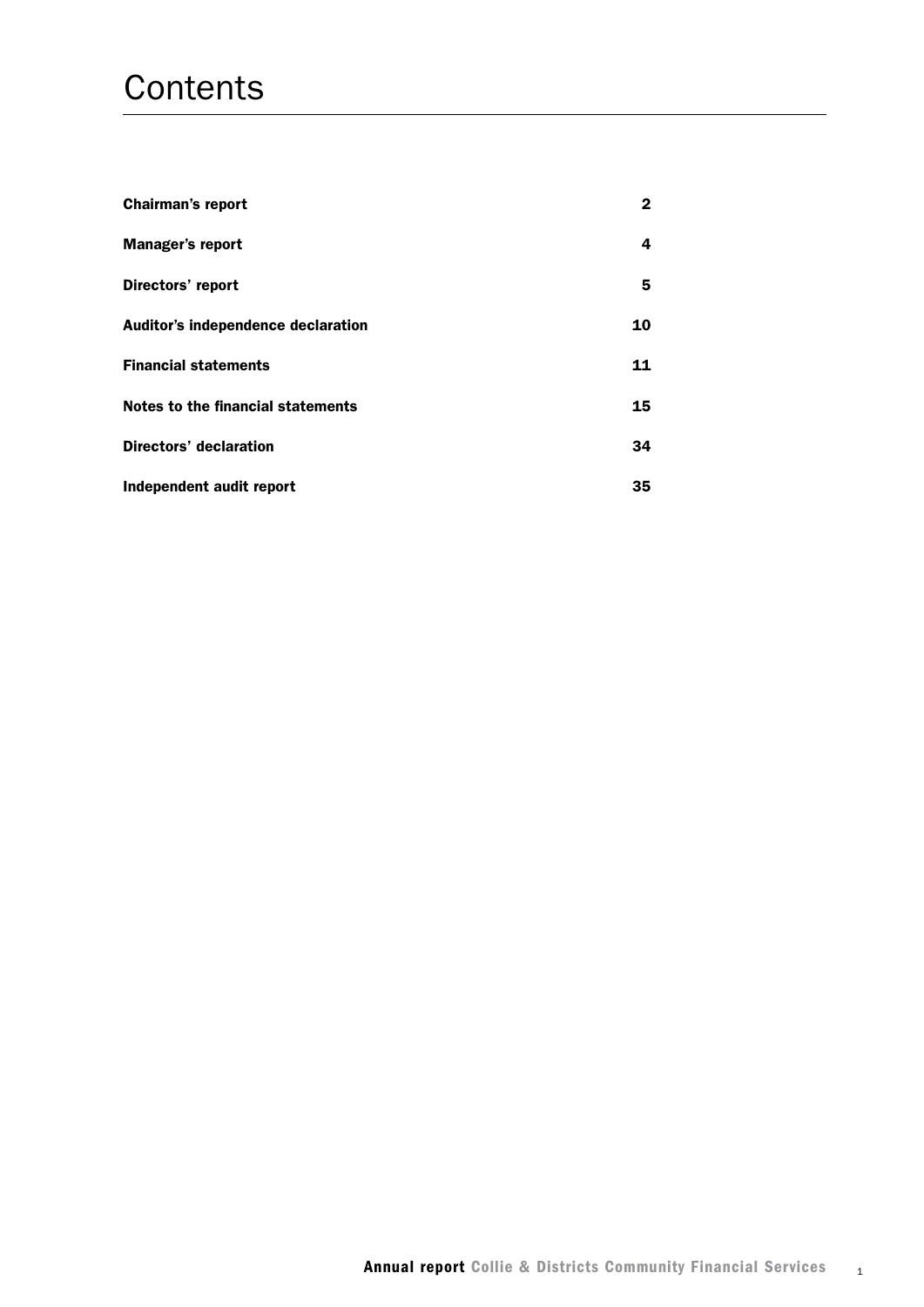# Chairman's report

## For year ending 30 June 2013

It is hard to believe that our **Community Bank®** branch has been fully operational for near on 12 years and when we all (the Board of Directors, the staff, the shareholders and customers) stand back and reflect on the achievements over that period of time, they really are quite remarkable. The branch started in October 2001 with very little working capital but in the full knowledge that there was a tough business plan to follow if the successes planned for were to come to fruition. The early years were hard but real determination and commitment by everyone involved has resulted in the branch now returning strong profits which are being shared by shareholders and the community alike. The Collie & Districts **Community Bank®** Branch is moving from strength to strength and I can assure you that it is the strong intention of the Board for this trend to continue well into the future; the Directors have, over recent years, set strong growth targets in its budget forecasts and by and large these have been delivered.

Your Board is pleased to announce that the profit for the year just ended amounted to \$804,122 which came about due to increased earnings and vigilant control of expenditures. The financial markets have been tough in recent times so within the very competitive market that your **Community Bank®** branch operates, the returns have been very pleasing indeed. Our banking business grew to a 'book value' of over \$153.6 million by year's end, a result which has placed your branch within the top performers in Western Australia. Equally shareholders were once again well catered for with a return (dividend) of 12.5 cents fully franked (\$53,783 total payment) and with a continuation of the strong growth of the business there is no reason why satisfactory dividends should not be achieved in the future.

It was reported in the 2012 Annual Report that the Board was about to open an agency in Darkan. I'm pleased to now report that this has occurred and has been well received by the Darkan community. The Board appreciates that take-up business has been relatively slow but as it is a strategic decision it will take time and patience and above all it offers the community of Darkan banking services on a level that they have not experienced before, or at least, for some considerable time. As awareness of the **Community Bank®** branch's name grows within that district, so will the growth of the business through the agency and hence the opportunity to retain more of the profit for community assets in the Darkan area. In the year under review the Board did contribute \$2,695 towards seven small projects in Darkan and through business growth we would like to see this number increase.

The emphasis of our **Community Bank®** branch has been, and still is, about serving and contributing to our local community in the best and most effective way possible. As the branch is now one of the leading contributors to community and sporting organisations locally, we are endeavouring to be "smarter" about the way in which branch profits are distributed. It is one thing to simply allocate cash contributions but it is much "smarter" to use those allocations as leverage towards additional funding from other sources such as State, Federal and Local Governments, agencies such as Lotterywest or even private or public companies. All funding applications are judged on their merits but of course we strongly favour those applicants who also happen to be customer account holders with our **Community Bank®** branch. The Board of Directors makes no apologies for this consideration as the funds only become available for distribution into the community in the first place through strong banking support from our customers. During the current year \$218,310 from Board funds and the Marketing Development Fund were expended on items for the benefit of the community and local business. A number of worthy causes have been assisted financially over the past year and the following list highlights just a few –

- A commitment to fund \$125,000 payable over five years towards the South West Coronary and Cancer Suite at the St John of God Hospital in Bunbury. The first \$25,000 payment was made this financial year;
- \$40,000 was contributed to the Collie Chamber of Commerce and Industry Inc to assist them with the purchase of their premises in Forrest Street Collie;
- • \$60,000 over five years will be contributed to the Collie Cycle Club Inc to assist with the staging of the Collie to Donnybrook Cycle Classic for which the branch will receive naming rights. The first payment of \$12,000 has been made for this year's event;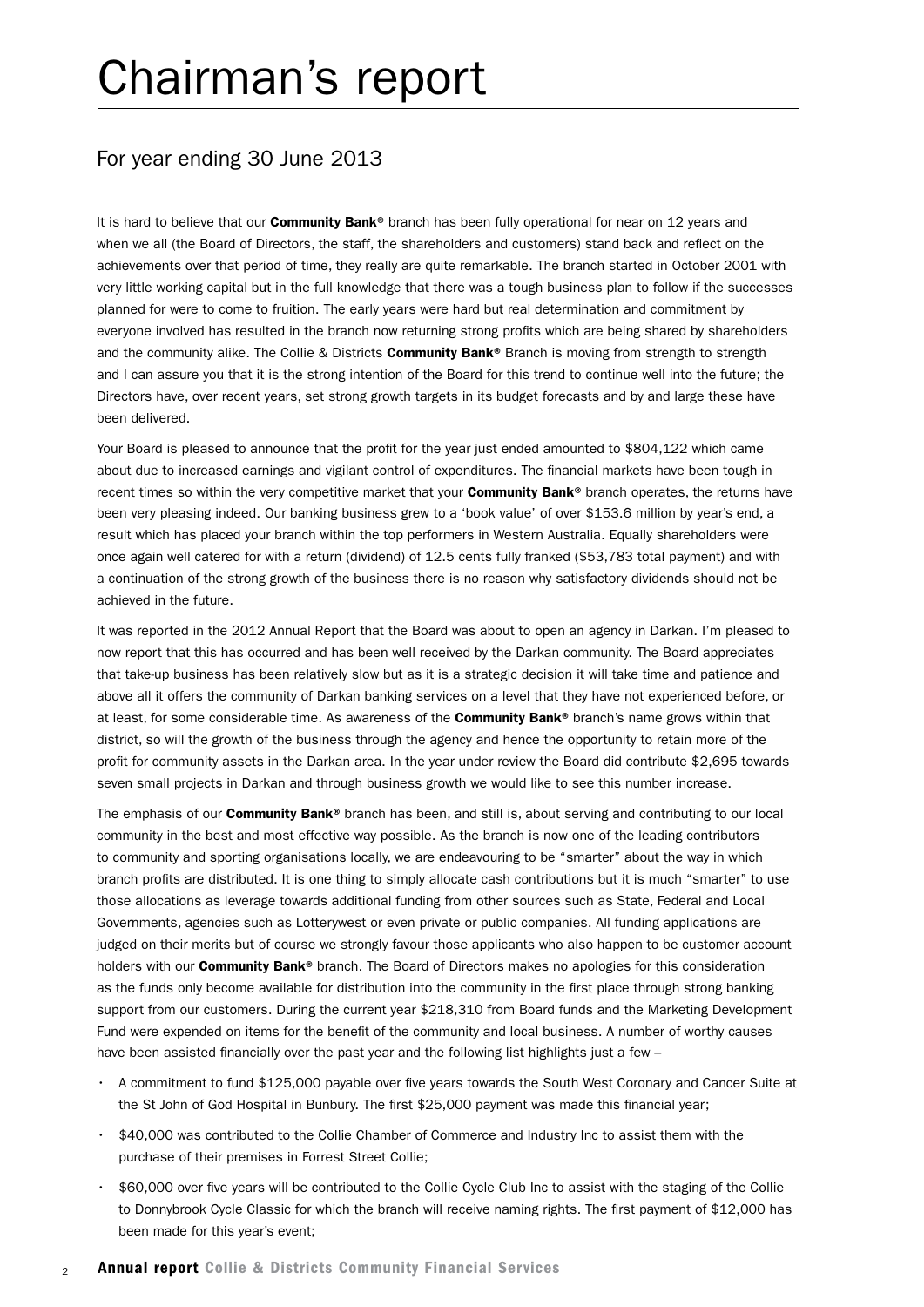- The Collie Riding for Disabled Group Inc received \$10,300 towards the cost of a new horse float which will be used to transport horses to the many country events the Group travels to. The float will be painted in Bendigo Bank colours and with the branch's name emblazoned upon it we will gain much publicity from the contribution;
- • \$7,000 was donated to our neighbouring community at Boyup Brook to cover the cost of purchasing a much needed 'AmbiCAD' property location device so vitally needed by their St John Ambulance service.

One of the projects your branch has proudly supported for the past couple of years is that of the 'Collie & Districts Community Bank® Branch Scholarship' scheme. Four local students have participated in the scheme since its inception and each has, or will have, received \$10,000 each for the first two years of their university studies. The branch will continue to participate in this scheme in future years as it strongly believes in both the educational benefits for our youth and their future meaningful participation within the wider society.

The Bendigo Bank/Community Bank® branch relationship is one which is as strong today as it was when we first commenced our **Community Bank®** branch operations back in 2001. We thank our banking partners for their assistance and guidance as without them all that we have achieved to date would not have been possible. The Community Bank® model operates to our mutual benefit and I, and your Board of Directors, could now not contemplate our Collie community being without it.

I must say a special thank-you to all our customers who have supported us so well over the past year, and the years before that, as without your valuable support our/your Community Bank® branch would not be in the solid financial position it is today.

Special mention is made of the time and commitment provided by your Board of Directors who all work so diligently to ensure that your business, your branch, thrives and continues to produce the successes we have enjoyed thus far.

And in closing, on behalf of the Board of Directors, I wish to sincerely thank our Branch Manager Mr. Travis Ellison and all his wonderful staff for the time and effort they put into making our Collie & Districts Community Bank® Branch the "Bank of Choice". I believe our staff goes above and beyond their banking duties to ensure our branch promotes a happy and welcoming environment. Together we can all achieve great things which can only be good for the future well-being of our community.

a misséeri

Ian Miffling Chairman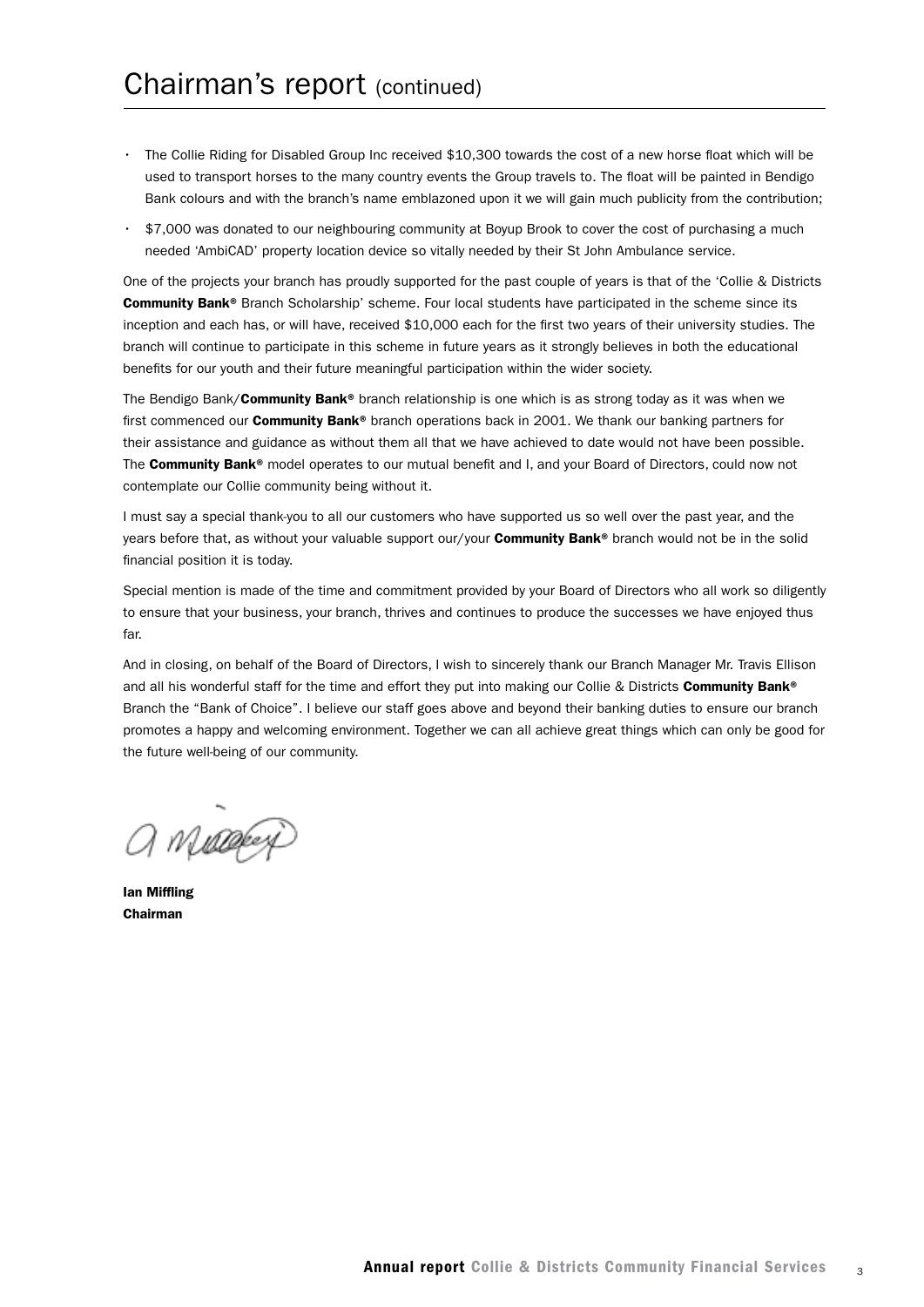# Manager's report

## For year ending 30 June 2013

I am pleased to report to the Board, shareholders and customers on a strong years trading at the Collie & Districts Community Bank® Branch for the financial year ending June 2013.

The branch attained steady business growth over the last 12 months in excess of \$11.6 million, with our total banking portfolio growing above \$153.6 million at June 30. Although the branch was set a very tough budget for the last 12 months which was not quite achieved, our annual growth is still recognised as a very strong effort by the entire staff.

Our local Community Bank<sup>®</sup> branch continues to remain focused on delivering a balanced outcome for our customers, our community and our shareholders which remains evident by the growing level of community based grants and sponsorships over the last 12 months. The branch continues to strengthen its position in the community with sponsorships to a large variety of worthwhile community groups and organisations as mentioned in Chairman Ian Miffling's report.

Our staff took on a significant community event during July. The Love Your Sister campaign is an Australia-wide campaign to raise money for Breast Cancer Research. The staff thought they might do a simple walk – from the Collie & Districts Community Bank® Branch to the Bunbury Bendigo Bank Branch! Fundraising included a cake stall, raffle and sausage sizzles. The efforts by all the ladies at the branch was absolutely above and beyond and the total raised, \$12,491.75. This is testament to their hard work in gaining much needed funds for this worthy cause. Everyone who set out to walk achieved or bettered their personal goals, and although the collection of blisters was probably not appreciated by all, I know my staff enjoyed "slipper day" on the Monday! Thanks go the Board for their support and to everyone who either contributed or walked along side us.

One of the branches major events was the official opening of our Agency in Darkan at the West Arthur Community Resource Centre. The Agency was officially opened on the 17 October 2012 and has attracted a solid amount of business in its short history. The West Arthur CRC is well supported by our branch with regular visits by our staff to ensure the agency is used to its potential, to not only provide banking five days a week, but also the best possible outcomes for the Darkan community.

I wish to thank the following staff members for their significant contributions over the last 12 months: Sharon, Jody, Darcy, Michelle, Kristy, Narelle, Kira, Sue, Danelle and Tegan. In the last 12 months we saw the resignation of three of our staff members – Sue to Sports First next door, Tegan to Monadelphous and Danelle firstly to Bendigo Bank Perth Branch and now as a Retail Lending Assistant for the Northern Region.

We also welcomed two new staff members in Kira Bebbington as Customer Service Officer and Narelle Michalak as our Senior Customer Relationship Manager. On a personal note it was fantastic to gain the services of Narelle, given not only her extensive banking background, but the fact she (like all my staff) is a Collie resident. Narelle will provide fantastic support for me with her background in consumer lending and branch management skills, which are quickly being adapted and utilised to the **Community Bank®** model of banking.

As the staff of your **Community Bank®** branch, we believe that it is our responsibility to ensure that our community and customers understand that we are not merely "just another Bank", and that we will continue to provide the quality, friendly and reliable service for which we are known.

Finally, I wish to thank our loyal customers and shareholders for their continued support, the Board of the Collie & Districts Community Bank® Branch for their ongoing guidance and commitment, and the staff of your branch for the enthusiastic, hardworking and enjoyable environment they provide.

INM.

Travis Ellison Branch Manager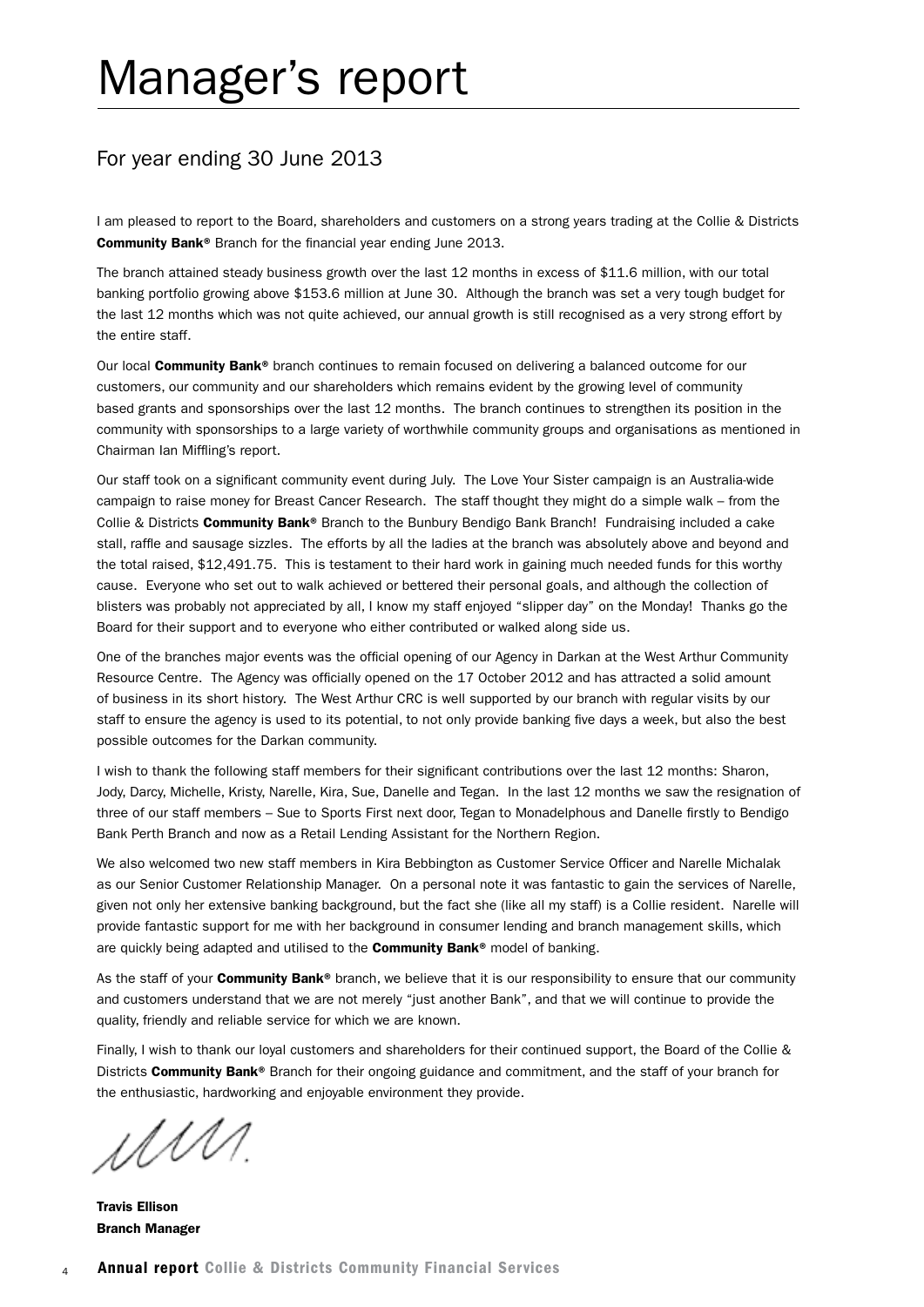# Directors' report

## For the financial year ended 30 June 2013

Your Directors present their report, together with the financial statements of the company for the financial year ended 30 June 2013.

#### **Directors**

The names of Directors in office at any time during or since the end of the year are:

#### Glyn Yates

Position: Deputy Chairman

Occupation: Business Owner / Manager

Background Information: Current Deputy Shire President, Past President of the Collie Chamber of Commerce, Past Chairperson Collie River Valley Marketing Group, Member of the Collie Senior High School Council. Tertiary qualifications in Forestry. Lived in Collie for the past 24 years. Interest in shares and options: 5,000 shares

#### Guisseppe (Joseph) John Italiano

Position: Non-Executive Director

Occupation: Company Manager

Background Information: Currently the WA Regional Manager for Rural Press Limited. Has worked for Collie Mail and associated companies for over 40 years. Past Secretary of Collie Rotary Club and currently Club Secretary.

Interest in shares and options: 3,301 shares

#### Neil Richard Martin

Position: Non-Executive Director/ Company Secretary

Occupation: Farmer

Background Information: Associate Diploma in Valuation, Certificate in Real Estate Management. Business proprietor and Rotarian for over 18 years. Past Collie Rotary Club president.

Interest in shares and options: 6,001

#### Ian Houghton Miffling

Position: Chairman

Occupation: Retired

Background Information: Former Chief Executive Officer of the Shire of Collie, Justice of the Peace, Collie Shire Councillor, Member of Board of Management Riverview Residence Collie and Board Secretary The Coal Miners Welfare Board of WA.

Interest in shares and options: 4,501 shares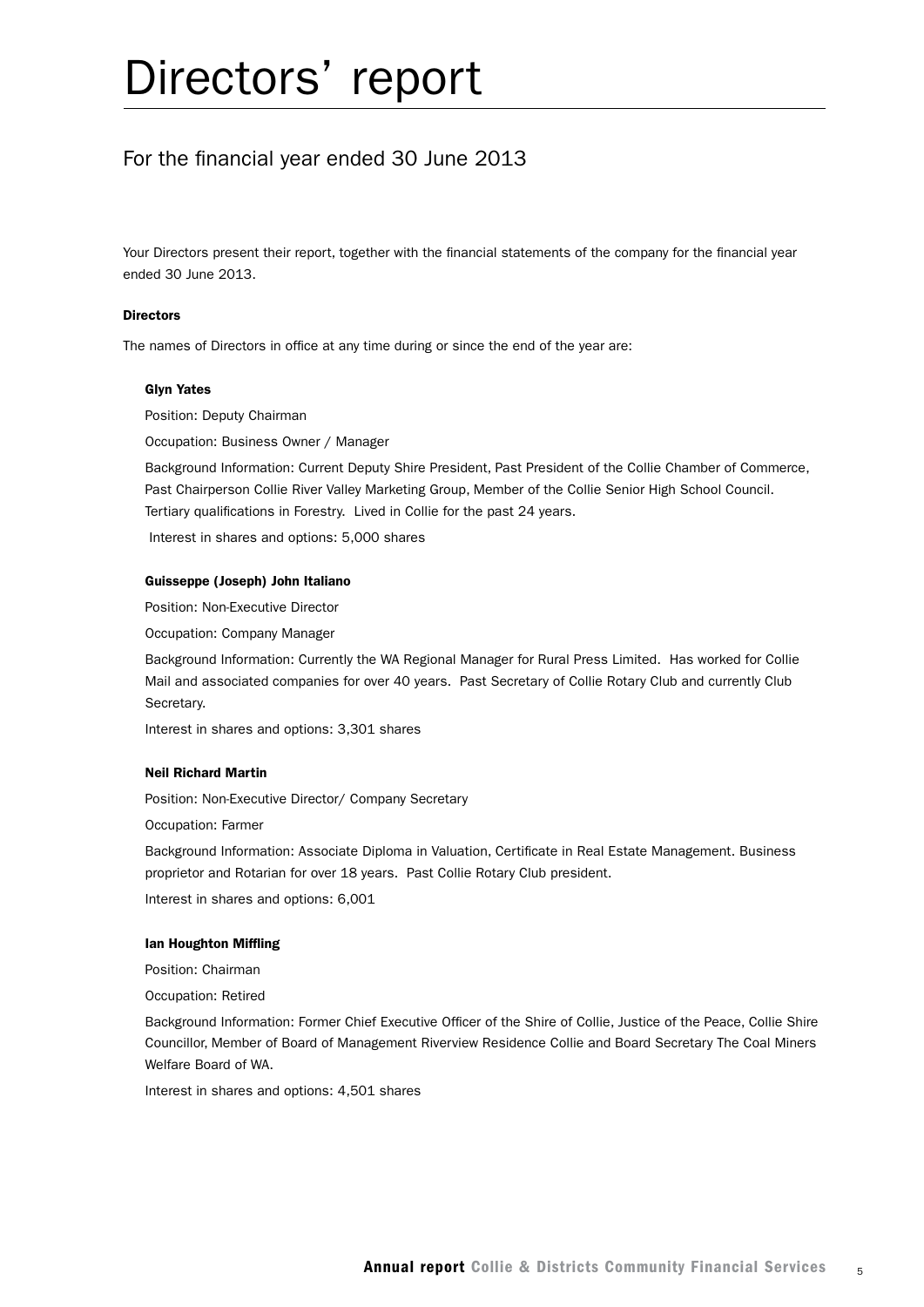#### Directors (continued)

#### John Alfred Piavanini

Position: Non-Executive Director

Occupation: Company Director / Business Owner

Background Information: Business proprietor selling new and used earthmover parts as well as rental and farming properties. Collie Shire Councillor, past Member of the Board of Collie Chamber of Commerce and Industry and a former Board Member of the Bunbury Wellington Economic Alliance. Interest in shares and options: 13,001 shares

#### Kenneth William Smallwood

Position: Non-Executive Director

Occupation: Retired

Background Information: Ex-Chief Engineer UK Merchant Navy, emigrated to WA from Scotland in 1983. Worked in the Power Generation industry in WA, SE Asia and Singapore for over 24 years, in various positions in both operations and maintenance.

Tertiary qualifications in Electrical Engineering and Marine Power Engineering.

Interest in shares and options: 21,600 shares

#### Jeffery Riley

Position: Non-Executive Director (appointed 02/11/2012)

Occupation: Building Supervisor

Background Information: Jeff is a Building Supervisor for White Building Company and has been in the building industry for over 15 years.

Interest in shares and options: Nil shares

#### Ian Johnstone Shannon

Position: Non-Executive Director Occupation: Self Employed Background Information: Business proprietor of Collie Salvage and Hardware Store for the past 15 years. Interest in shares and options: 2,500 shares

#### Paul Raymond Sweeney

Position: Non-Executive Director Occupation: Self Employed Business Owner Background Information: Business proprietor of Collie Electrical Services for the past 12 years. Interest in shares and options: 1,500 shares

#### Colleen Maree DeAngelis

Position: Non-Executive Director

Occupation: Business Owner

Background Information: Business Owner of hairdressing Salon. Life member and Treasurer for the Collie Netball Association and Treasurer for the Collie Basketball Association. Has lived in Collie for 25 years. Interest in shares and options: 100 shares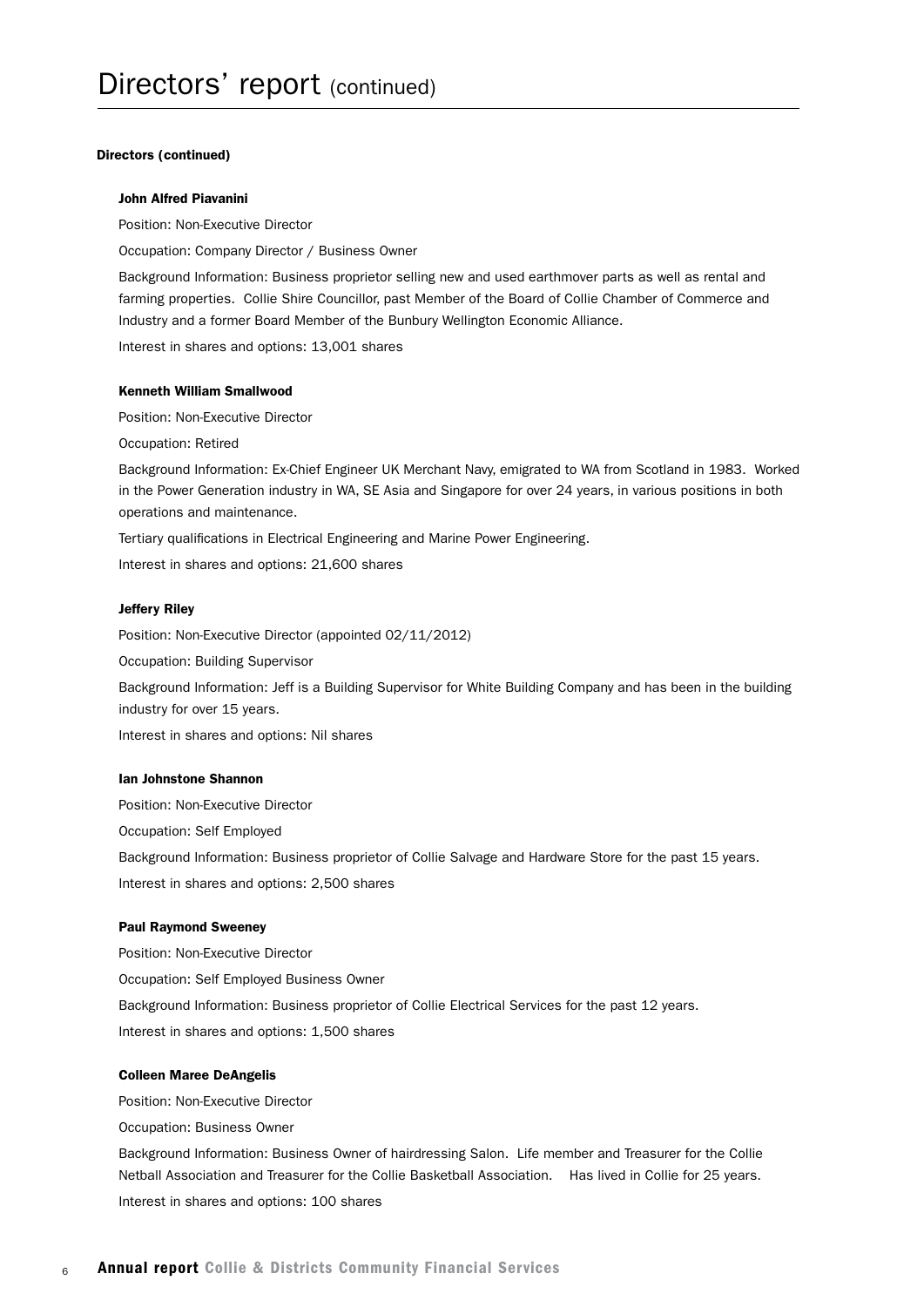#### Company Secretary

Neil Richard Martin

#### Directors' meetings attended

During the financial year, 12 meetings of Directors (including committees of Directors) were held. Attendances by each Director during the year were as follows:

|                           | <b>Directors' meetings</b>   |                           |
|---------------------------|------------------------------|---------------------------|
| <b>Names of Directors</b> | Number eligible<br>to attend | <b>Number</b><br>attended |
| <b>Glyn Yates</b>         | 12                           | 10                        |
| Joseph Italiano           | 12                           | 11                        |
| lan Shannon               | 12                           | 10                        |
| lan Miffling              | 12                           | 11                        |
| Neil Martin               | 12                           | 9                         |
| Kenneth Smallwood         | 12                           | 9                         |
| Jeffery Riley             | $12 \overline{ }$            | $\overline{7}$            |
| John Piavanini            | 12                           | 10                        |
| Paul Sweeney              | 12 <sup>2</sup>              | 4                         |
| Colleen DeAngelis         | 12                           | 10                        |

#### Principal activity and review of operations

The principal activity and focus of the company's operations during the year was the operation of a Branch of Bendigo and Adelaide Bank Limited, pursuant to a franchise agreement.

#### Operating results

The profit of the company after providing for income tax amounted to \$104,122.

#### Dividends paid or recommended

The company paid dividends of \$53,070 in December, 2012. The company has proposed dividends of \$Nil at 30 June, 2013.

#### Financial position

The net assets of the company have increased from \$813,698 as at 30 June 2012 to \$864,750 as at 30 June 2013, which is an improvement on prior year due to the improved operating performance of the company.

The Directors believe the company is in a stable financial position.

#### Significant changes in state of affairs

In the opinion of the Directors, there were no significant changes in the state of affairs of the company that occurred during the financial year under review, not otherwise disclosed in these financial statements.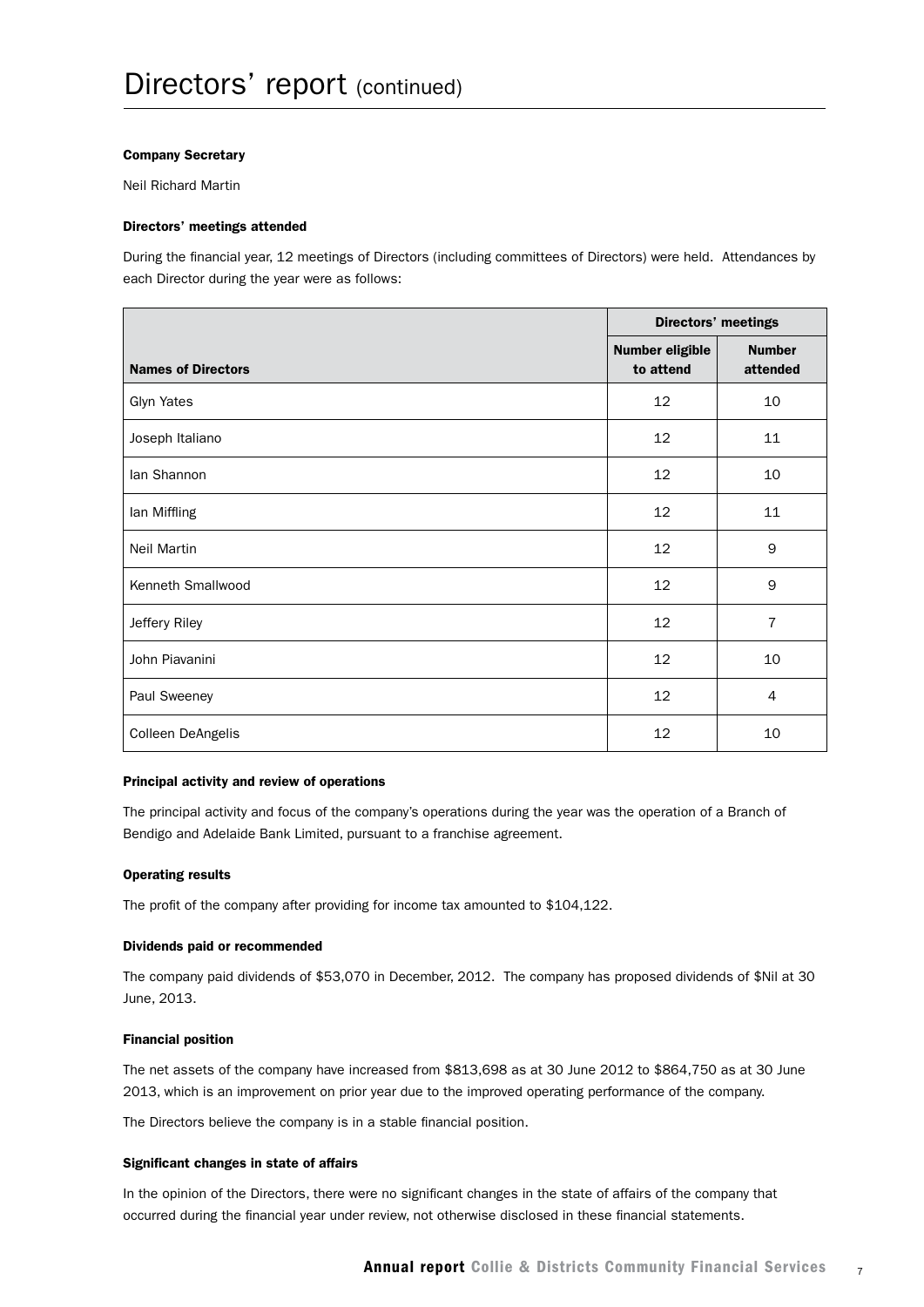#### After balance date events

No matters or circumstances have arisen since the end of the financial year that significantly affected or may significantly affect the operations of the company, the results of those operations, or the state of affairs of the company in future financial years.

#### Future developments

Likely developments in the operations of the company and the expected results of those operations in future financial years have not been included in this report, as the inclusion of such information is likely to result in unreasonable prejudice to the company.

#### **Options**

No options over issued shares or interests in the company were granted to Directors or Executives during or since the end of the financial year and there were no options outstanding at the date of this report.

The Directors and Executive do not own any options over issued shares or interests in the company at the date of this report.

#### Indemnifying Officers or Auditor

Indemnities have been given, during and since the end of the financial year, for any persons who are or have been a Director or an Officer, but not an Auditor, of the company. The insurance contract prohibits disclosure of any details of the cover.

#### Environmental issues

The company's operations are not regulated by any significant environmental regulation under a law of the Commonwealth, State or Territory.

#### Proceedings on behalf of company

No person has applied for leave of Court to bring proceedings on behalf of the company or intervene in any proceedings to which the company is a party for the purpose of taking responsibility on behalf of the company for all or any part of those proceedings.

The company was not a party to any such proceedings during the year.

#### Corporate governance

The company has implemented various corporate governance practices, which include:

- a) Director approval of operating budgets and monitoring of progress against these budgets;
- b) Ongoing Director training; and
- c) Monthly Director meetings to discuss performance and strategic plans.

The company has not appointed a separate audit committee due to the size and nature of operations. The normal functions and responsibilities of an audit committee have been assumed by the Board.

#### Non-audit services

The Board is satisfied that the provision of non-audit services during the year is compatible with the general standard of independence for Auditors imposed by the Corporations Act 2001. The Directors are satisfied that the services disclosed below did not compromise the external Auditor's independence for the following reasons: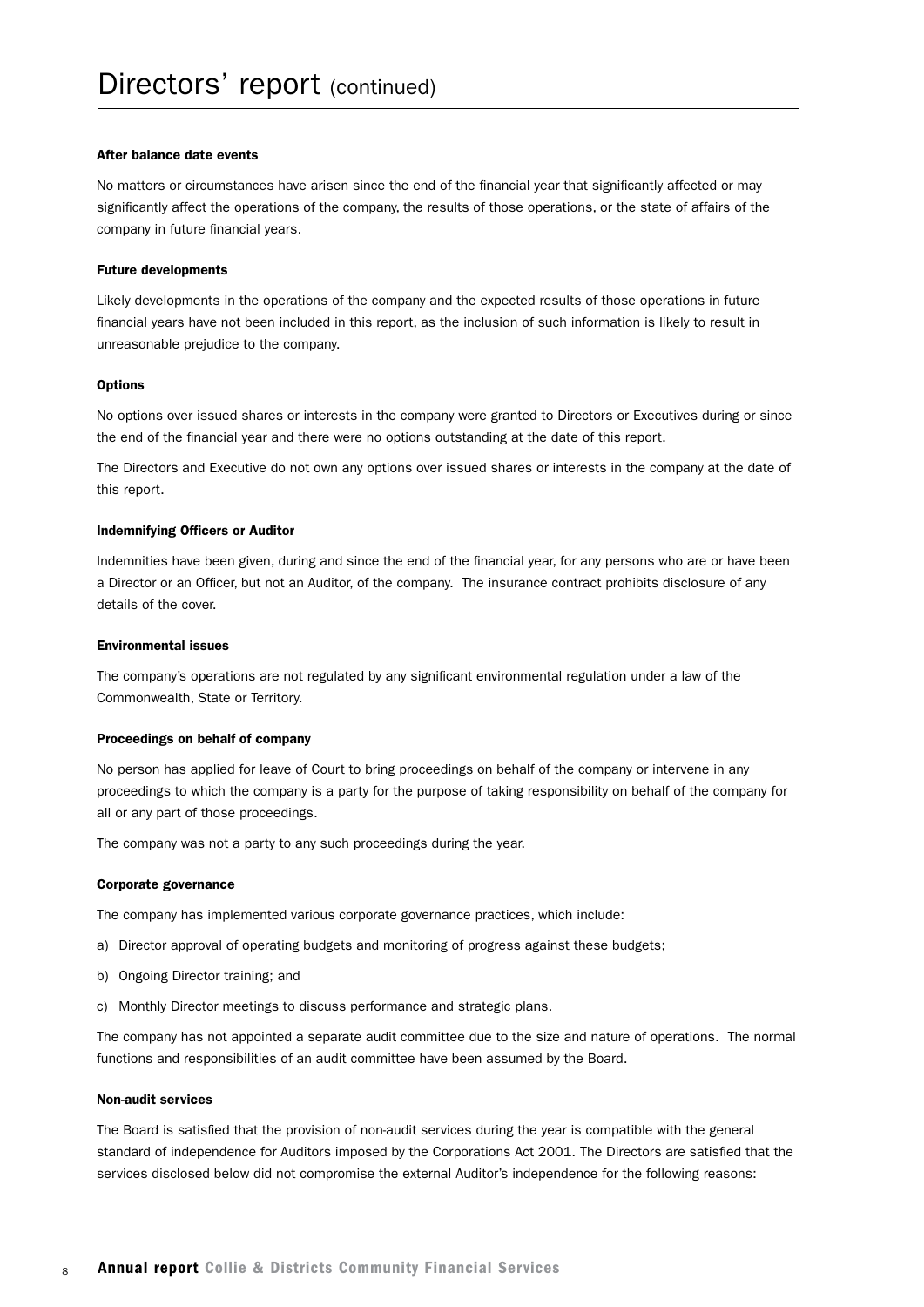#### Non-audit services (continued)

- • all non-audit services are reviewed and approved by the Board prior to commencement to ensure they do not adversely affect the integrity and objectivity of the Auditor; and
- • the nature of the services provided do not compromise the general principles relating to Auditor independence in accordance with APES 110: Code of Ethics for Professional Accountants set by the Accounting Professional and Ethical Standards Board.

The following fees for non-audit services were paid/payable to the external Auditors during the year ended 30 June 2013:

Taxation services: \$6,050

#### Auditor's Independence Declaration

The lead Auditor's independence declaration under s 307C of the Corporations Act 2001 for the year ended 30 June 2013 is included within the financial statements.

This Report of the Directors is signed in accordance with a resolution of the Board of Directors.

a missey

Ian Miffling Director

Dated 2 October 2013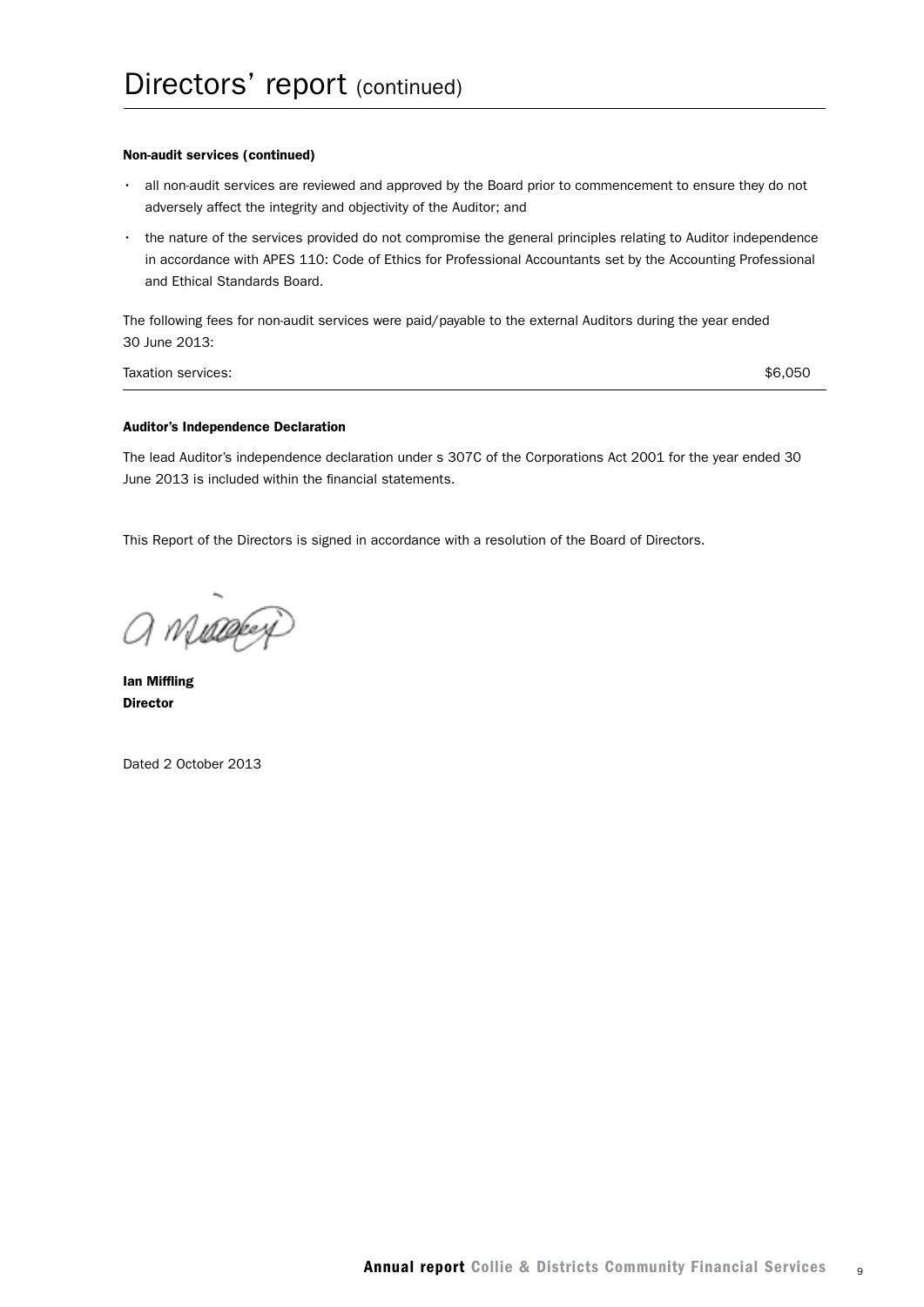# Auditor's independence declaration



#### **AUDITOR'S INDEPENDENCE DECLARATION**

As lead auditor for the audit of the financial report of Collie & Districts Community Financial Services Limited for the year ended 30 June 2013, I declare that, to the best of my knowledge and belief, there have been no contraventions of:

- the auditor independence requirements of the Corporations Act 2001 in relation to the audit; and  $\langle i \rangle$
- $(ii)$ any applicable code of professional conduct in relation to the audit.

RSM Bid Cameon Parks.

RSM BIRD CAMERON PARTNERS

 $1664$ 

**DJWALL** Partner

Perth, WA Dated  $2000000002013$ 

Liability limited by a scheme approved under Professional Standards Legislation

Major Offices in: Perch, Sydney, Melbourne, Adelaide and Canberra ABN 36 965 185 336

RSM Bird Cameron Partners is a member of the RSM network. Each member of the RSM network is an independent accounting and advisory firm writch practises in its own right. The RSM network is not itself a separate legal entity in any jurisdiction.

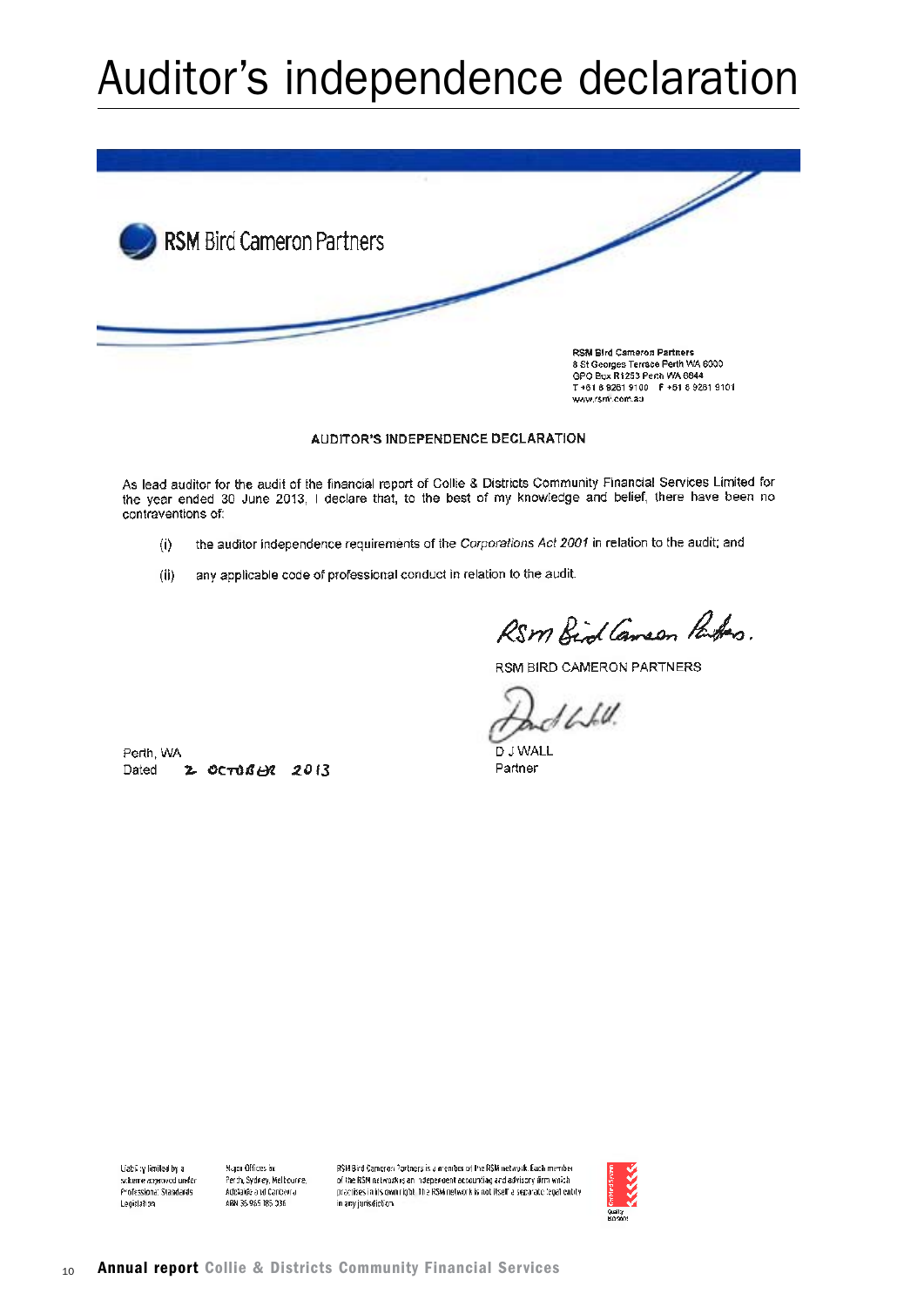# Financial statements

## Statement of comprehensive income for the year ended 30 June 2013

|                                                                    | <b>Note</b>    | 2013<br>\$ | 2012<br>\$. |
|--------------------------------------------------------------------|----------------|------------|-------------|
| Revenue                                                            | $\overline{2}$ | 1,719,330  | 1,520,979   |
| Employee benefits expense                                          |                | (546, 211) | (542, 260)  |
| Depreciation and amortisation expense                              |                | (32,005)   | (28, 171)   |
| Finance costs                                                      |                | (2, 483)   | (4,063)     |
| Other expenses                                                     | 3              | (989, 806) | (264, 792)  |
| Profit before income tax                                           |                | 148,825    | 681,693     |
| Income tax expense                                                 | 4              | (44, 703)  | (186, 456)  |
| Profit for the year                                                |                | 104,122    | 495,237     |
| Other comprehensive income                                         |                |            |             |
| Total comprehensive income for the year<br>attributable to members |                | 104,122    | 495,237     |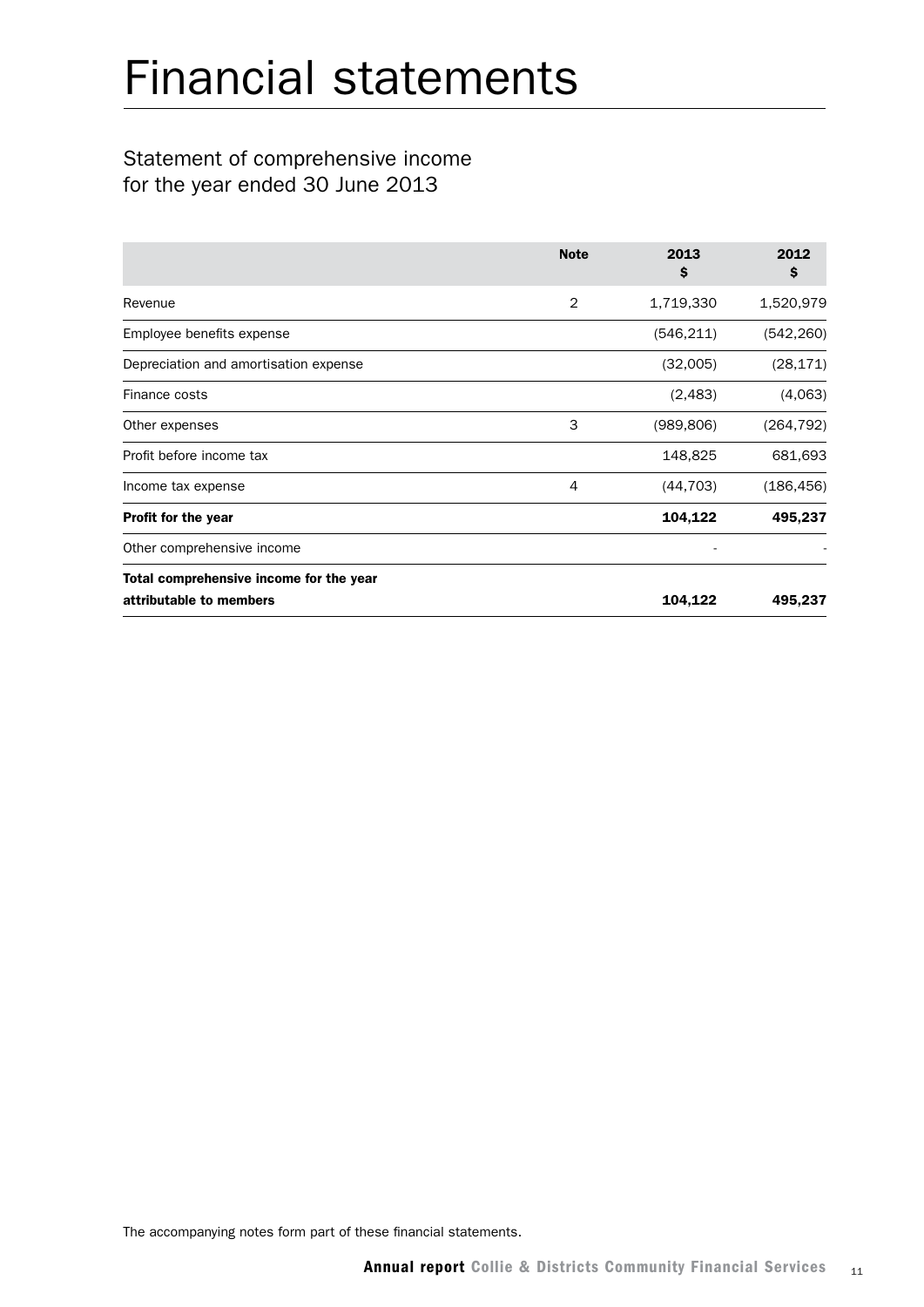## Statement of financial position as at 30 June 2013

|                                        | <b>Note</b> | 2013<br>\$ | 2012<br>\$ |
|----------------------------------------|-------------|------------|------------|
| <b>Current assets</b>                  |             |            |            |
| Cash and cash equivalents              | 6           | 112,746    | 350,615    |
| Trade and other receivables            | 7           | 150,203    | 149,900    |
| Other current assets                   | 8           | 4,091      | 4,547      |
| Current tax asset                      | 22          | 114,140    |            |
| <b>Total current assets</b>            |             | 381,180    | 505,062    |
| <b>Non-current assets</b>              |             |            |            |
| Property, plant and equipment          | 9           | 592,545    | 595,940    |
| Intangible assets                      | 10          | 32,500     | 42,500     |
| Deferred tax asset                     | 22          | 15,174     | 14,122     |
| <b>Total non-current assets</b>        |             | 640,219    | 652,562    |
| <b>Total assets</b>                    |             | 1,021,399  | 1,157,624  |
| <b>Current liabilities</b>             |             |            |            |
| Trade and other payables               | 11          | 85,208     | 80,207     |
| Short-term financial liabilities       | 12          | 27,708     | 6,384      |
| Short-term provisions                  | 13          | 28,193     | 31,426     |
| Current tax liability                  | 22          |            | 184,910    |
| <b>Total current liabilities</b>       |             | 141,109    | 302,927    |
| <b>Non-current liabilities</b>         |             |            |            |
| Long-term financial liabilities        | 12          |            | 27,598     |
| Long-term provisions                   | 13          | 15,540     | 13,401     |
| <b>Total non-current liabilities</b>   |             | 15,540     | 40,999     |
| <b>Total liabilities</b>               |             | 156,649    | 343,926    |
| <b>Net assets</b>                      |             | 864,750    | 813,698    |
| <b>Equity</b>                          |             |            |            |
| Issued capital                         | 14          | 430,259    | 430,259    |
| Retained earnings/(accumulated losses) |             | 434,491    | 383,439    |
| <b>Total equity</b>                    |             | 864,750    | 813,698    |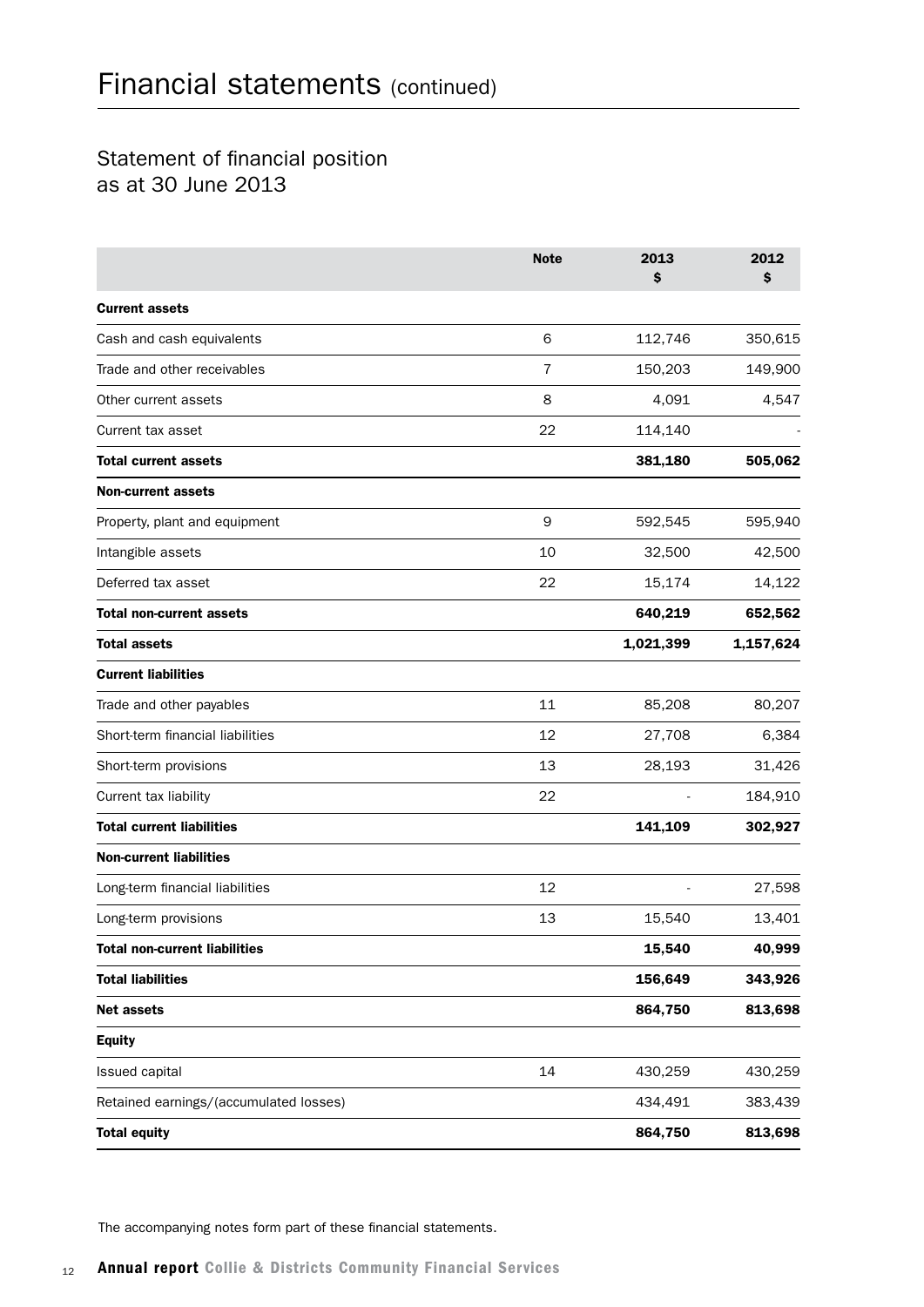## Statement of changes in equity for the year ended 30 June 2013

|                                         | <b>Share</b><br><b>Capital</b><br>S | <b>Retained</b><br>earnings<br>(accumulated<br>losses)<br>\$ | <b>Total</b><br>\$ |
|-----------------------------------------|-------------------------------------|--------------------------------------------------------------|--------------------|
| Balance at 1 July 2011                  | 430,259                             | (58,016)                                                     | 372,243            |
| Total comprehensive income for the year |                                     | 495,237                                                      | 495,237            |
| <b>Subtotal</b>                         | 430,259                             | 437,221                                                      | 867,480            |
| Dividends paid or provided for          |                                     | (53, 782)                                                    | (53, 782)          |
| Balance at 30 June 2012                 | 430,259                             | 383,439                                                      | 813,698            |
| Balance at 1 July 2012                  | 430,259                             | 383,439                                                      | 813,698            |
| Total comprehensive income for the year |                                     | 104,122                                                      | 104,122            |
| <b>Subtotal</b>                         | 430,259                             | 487,561                                                      | 917,820            |
| Dividends paid or provided for          |                                     | (53,070)                                                     | (53,070)           |
| Balance at 30 June 2013                 | 430,259                             | 434,491                                                      | 864,750            |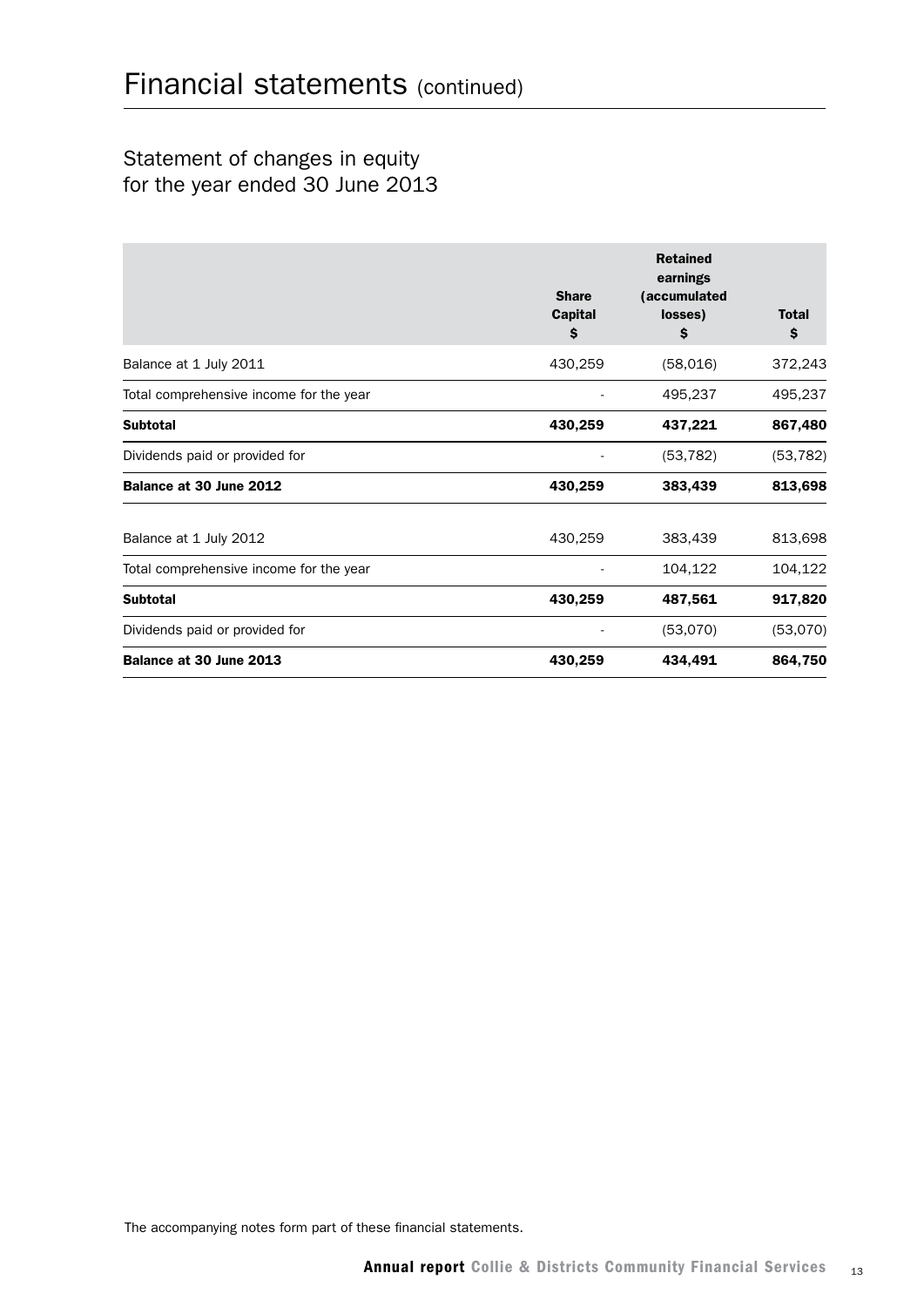## Statement of cash flows for the year ended 30 June 2013

|                                                         | <b>Note</b> | 2013<br>\$  | 2012<br>\$ |
|---------------------------------------------------------|-------------|-------------|------------|
| <b>Cash flows from operating activities</b>             |             |             |            |
| Receipts from customers                                 |             | 1,674,088   | 1,465,789  |
| Payments to suppliers and employees                     |             | (1,538,231) | (722,069)  |
| Interest received                                       |             | 21,279      | 4,895      |
| Rent received                                           |             | 23,963      |            |
| Finance costs                                           |             | (2,482)     | (4,063)    |
| Income tax paid                                         |             | (344, 805)  | 1,676      |
| Net cash provided by operating activities               | 15          | (166, 188)  | 746,228    |
| <b>Cash flows from investing activities</b>             |             |             |            |
| Purchase of property, plant and equipment               |             | (18, 611)   | (559, 421) |
| Net cash provided by/(used in) investing activities     |             | (18, 611)   | (559, 421) |
| <b>Cash flows from financing activities</b>             |             |             |            |
| Repayment of borrowings                                 |             |             | (56, 196)  |
| Dividends paid                                          |             | (53,070)    | (53, 782)  |
| Net cash used in financing activities                   |             | (53,070)    | (109, 978) |
| Net increase/(decrease) in cash held                    |             | (237, 869)  | 76,829     |
| Cash and cash equivalents at beginning of financialyear |             | 350,615     | 273,786    |
| Cash and cash equivalents at end of financial year      | 6           | 112,746     | 350,615    |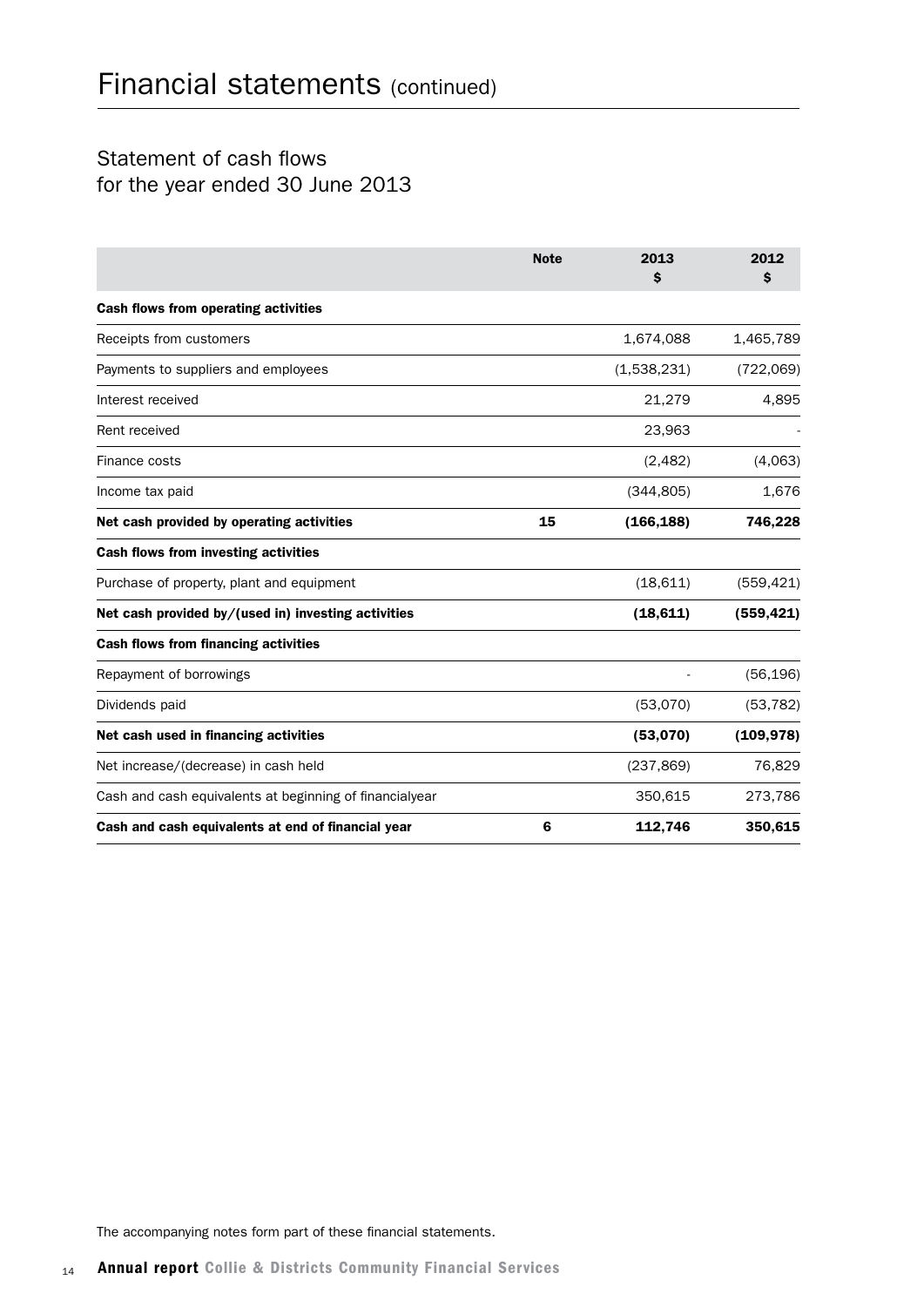# Notes to the financial statements

## For year ended 30 June 2013

### Note 1. Statement of significant accounting policies

The financial report is a general purpose financial report that has been prepared in accordance with Australian Accounting Standards, Australian Accounting Interpretations, other authoritative pronouncements of the Australian Accounting Standards Board and the Corporations Act 2001.

The financial report covers the company as an individual entity. The company is a public company, incorporated and domiciled in Australia.

Australian Accounting Standards set out accounting policies that the Australian Accounting Standards Board (AASB) has concluded would result in a financial report containing relevant and reliable information about transactions, events and conditions. Compliance with Australian Accounting Standards ensures that the financial statements and notes also comply with International Financial Reporting Standards. Material accounting policies adopted in the preparation of this financial report are presented below and have been consistently applied unless otherwise stated.

The financial report has been prepared on an accruals basis and is based on historical costs modified where applicable by the measurement at fair value of selected non-current assets, financial assets and financial liabilities.

The financial statements were authorised for issue on 2 October 2013 by the Directors of the company.

#### (a) Income tax

The income tax expense (revenue) for the year comprises current income tax expense (income) and deferred tax expense (income).

Current income tax expense charged to the profit or loss is the tax payable on taxable income calculated using applicable income tax rates enacted, or substantially enacted, as at reporting date. Current tax liabilities (assets) are therefore measured at the amounts expected to be paid to (recovered from) the relevant taxation authority.

Deferred income tax expense reflects movements in deferred tax asset and deferred tax liability balances during the year as well as unused tax losses.

Current and deferred income tax expense (income) is charged or credited directly to equity instead of the profit or loss when the tax relates to items that are credited or charged directly to equity.

Deferred tax assets and liabilities are ascertained based on temporary differences arising between the tax bases of assets and liabilities and their carrying amounts in the financial statements. Deferred tax assets also result where amounts have been fully expensed but future tax deductions are available. No deferred income tax will be recognised from the initial recognition of an asset or liability, excluding a business combination, where there is no effect on accounting or taxable profit or loss.

Deferred tax assets and liabilities are calculated at the tax rates that are expected to apply to the period when the asset is realised or the liability is settled, based on tax rates enacted or substantively enacted at reporting date. Their measurement also reflects the manner in which management expects to recover or settle the carrying amount of the related asset or liability.

Deferred tax assets relating to temporary differences and unused tax losses are recognised only to the extent that it is probable that future taxable profit will be available against which the benefits of the deferred tax asset can be utilised.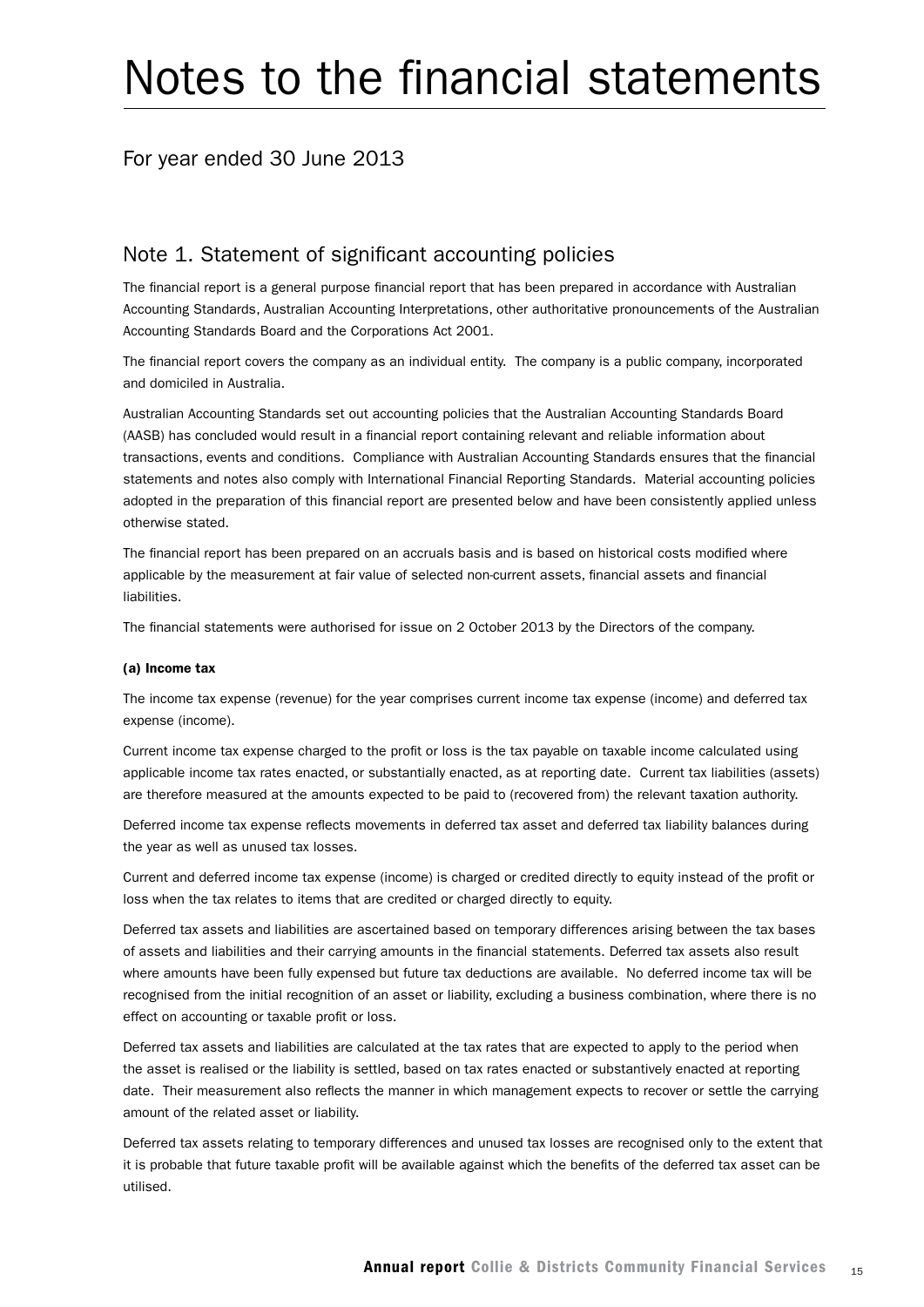#### (a) Income tax (continued)

Current tax assets and liabilities are offset where a legally enforceable right of set off exists and it is intended that net settlement or simultaneous realisation and settlement of the respective asset and liability will occur. Deferred tax assets and liabilities are offset where a legally enforceable right of set-off exists, the deferred tax assets and liabilities relate to income taxes levied by the same taxation authority on either the same taxable entity or different taxable entities where it is intended that net settlement or simultaneous realisation and settlement of the respective asset and liability will occur in future periods in which significant amounts of deferred tax assets or liabilities are expected to be recovered or settled.

#### (b) Property, plant and equipment

Each class of property, plant and equipment is carried at cost or fair value less, where applicable, any accumulated depreciation and impairment losses.

#### **Property**

Freehold land and buildings are shown at cost or fair value (being the amount for which an asset could be exchanged between knowledgeable willing parties in an arm's length transaction), based on periodic, but at least triennial, valuations by external independent valuers, less subsequent depreciation for buildings.

Increases in the carrying amount arising on revaluation of land and buildings are credited to a revaluation reserve in equity. Decreases that offset previous increases of the same asset are charged against fair value reserves directly in equity; all other decreases are charged to the statement of comprehensive income. Each year the difference between depreciation based on the revalued carrying amount of the asset charged to the statement of comprehensive income and depreciation based on the asset's original cost is transferred from the revaluation reserve to retained earnings.

Any accumulated depreciation at the date of revaluation is eliminated against the gross carrying amount of the asset and the net amount is restated to the revalued amount of the asset.

#### Plant and equipment

Plant and equipment are measured on the cost basis.

The carrying amount of plant and equipment is reviewed annually by Directors to ensure it is not in excess of the recoverable amount from these assets. The recoverable amount is assessed on the basis of the expected net cash flows that will be received from the assets employment and subsequent disposal. The expected net cash flows have been discounted to their present values in determining recoverable amounts.

Subsequent costs are included in the asset's carrying amount or recognised as a separate asset, as appropriate, only when it is probable that future economic benefits associated with the item will flow to the company and the cost of the item can be measured reliably. All other repairs and maintenance are charged to the statement of comprehensive income during the financial year in which they are incurred.

#### **Depreciation**

The depreciable amount of all fixed assets including building and capitalised lease assets, but excluding freehold land, is depreciated on a straight line basis over their useful lives to the company commencing from the time the asset is held ready for use. Leasehold improvements are depreciated over the shorter of either the unexpired period of the lease or the estimated useful lives of the improvements.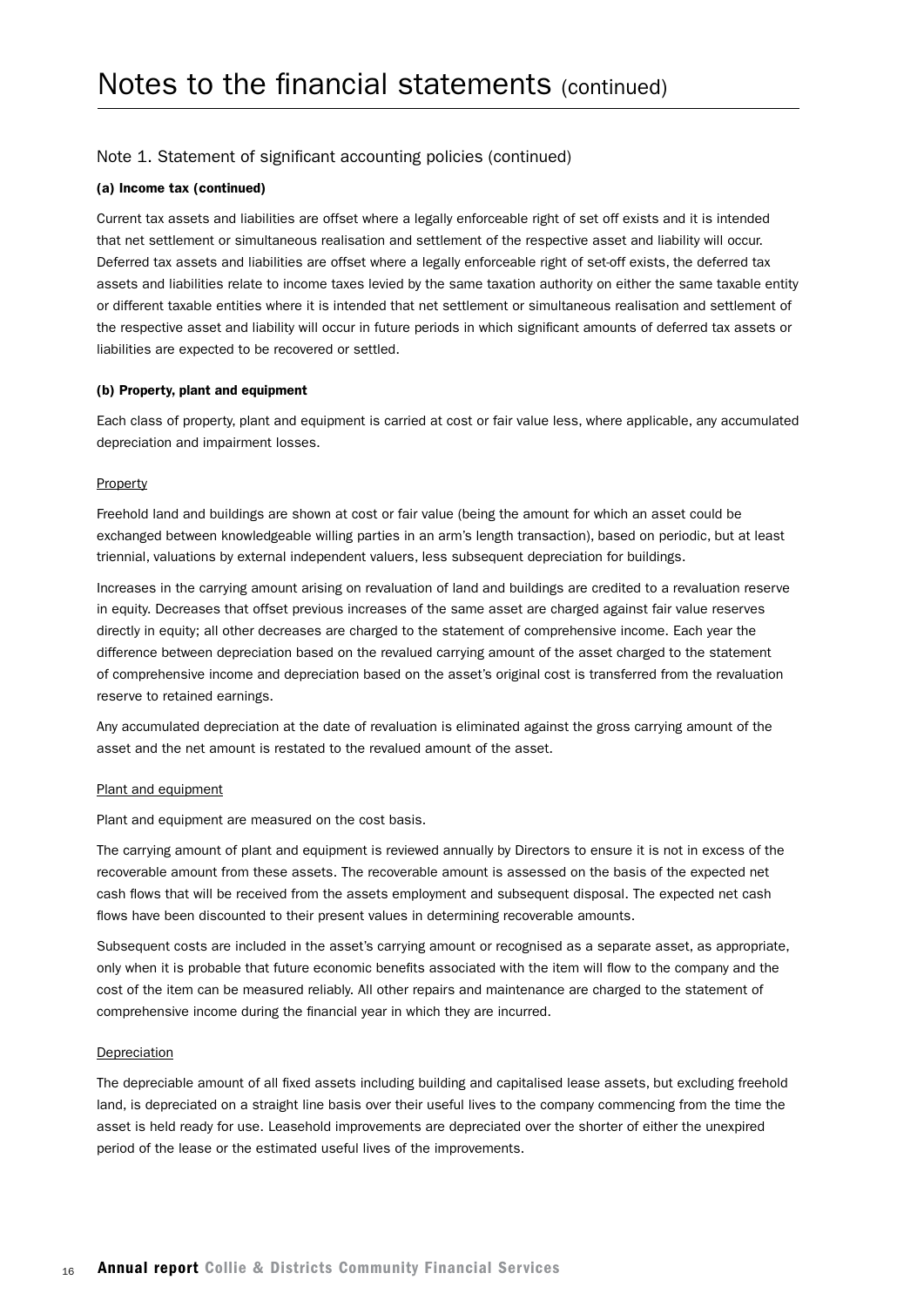#### (b) Property, plant and equipment (continued)

#### Depreciation (continued)

The depreciation rates used for each class of depreciable assets are:

| <b>Class of fixed asset</b> | <b>Depreciation rate</b> |
|-----------------------------|--------------------------|
| Plant and equipment         | 20%                      |
| <b>Buildings</b>            | 2%                       |

The assets' residual values and useful lives are reviewed, and adjusted if appropriate, at each reporting date.

An asset's carrying amount is written down immediately to its recoverable amount if the asset's carrying amount is greater than its estimated recoverable amount.

Gains and losses on disposals are determined by comparing proceeds with the carrying amount. These gains or losses are included in the statement of comprehensive income. When re-valued assets are sold, amounts included in the revaluation reserve relating to that asset are transferred to retained earnings.

#### (c) Leases

Leases of fixed assets where substantially all the risks and benefits incidental to the ownership of the asset, but not the legal ownership that are transferred to entities in the company are classified as finance leases.

Finance leases are capitalised by recording an asset and a liability at the lower of the amounts equal to the fair value of the leased property or the present value of the minimum lease payments, including any guaranteed residual values. Lease payments are allocated between the reduction of the lease liability and the lease interest expense for the year.

Leased assets are depreciated on a straight-line basis over the shorter of their estimated useful lives or the lease term.

Lease payments for operating leases, where substantially all the risks and benefits remain with the lessor, are charged as expenses in the periods in which they are incurred.

Lease incentives under operating leases are recognised as a liability and amortised on a straight-line basis over the life of the lease term.

#### (d) Financial instruments

#### Recognition and initial measurement

Financial instruments, incorporating financial assets and financial liabilities, are recognised when the company becomes a party to the contractual provisions of the instrument. Trade date accounting is adopted for financial assets that are delivered within timeframes established by marketplace convention.

Financial instruments are initially measured at fair value plus transactions costs where the instrument is not classified as at fair value through profit or loss. Transaction costs related to instruments classified as at fair value through profit or loss are expensed to profit or loss immediately. Financial instruments are classified and measured as set out below.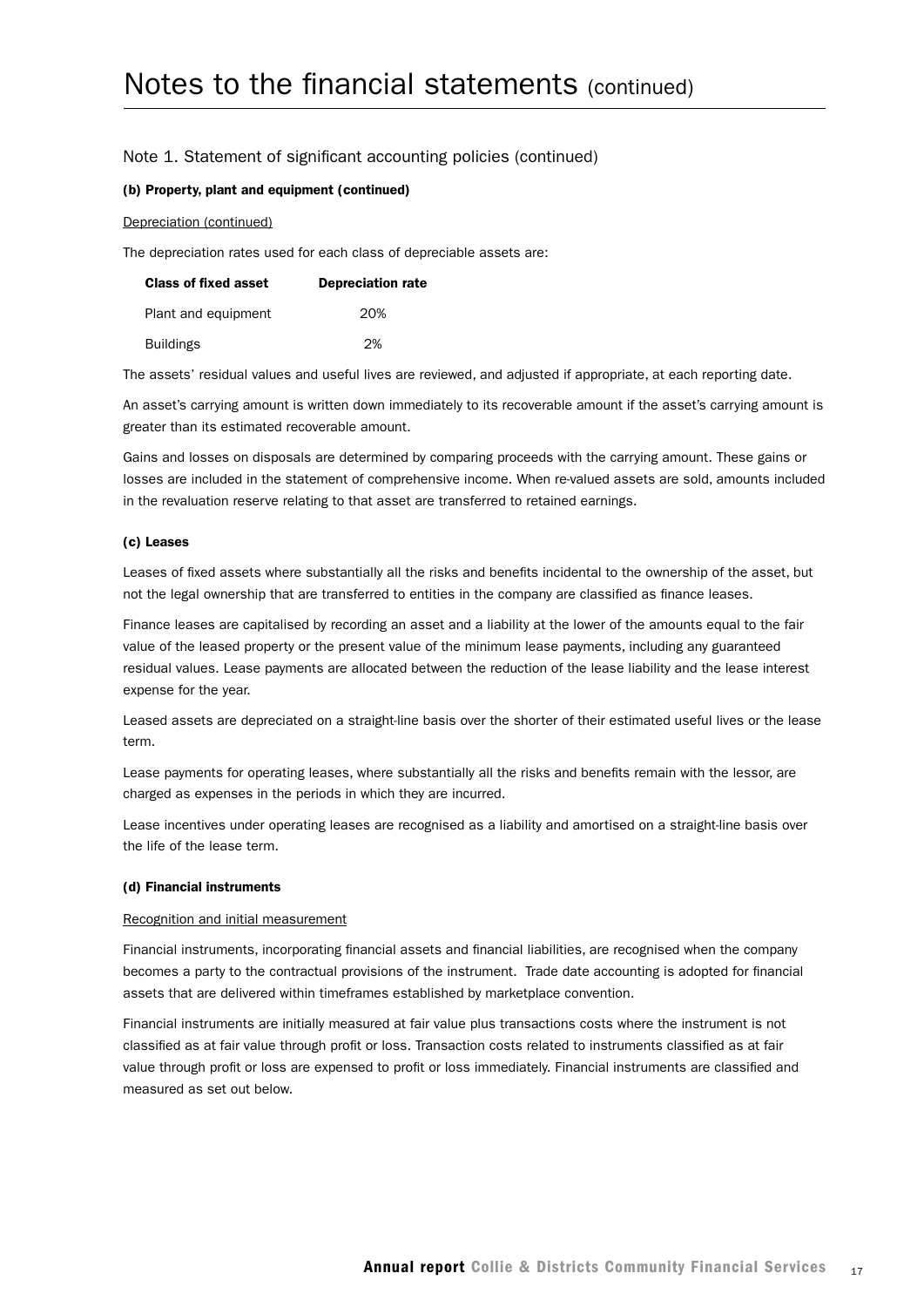#### (d) Financial instruments (continued)

#### De-recognition

Financial assets are derecognised where the contractual rights to receipt of cash flows expires or the asset is transferred to another party whereby the company no longer has any significant continuing involvement in the risks and benefits associated with the asset. Financial liabilities are derecognised where the related obligations are either discharged, cancelled or expire. The difference between the carrying value of the financial liability extinguished or transferred to another party and the fair value of consideration paid, including the transfer of noncash assets or liabilities assumed, is recognised in profit or loss.

#### Classification and subsequent measurement

i. Financial assets at fair value through profit or loss

Financial assets are classified at fair value through profit or loss when they are held for trading for the purpose of short term profit taking, where they are derivatives not held for hedging purposes, or designated as such to avoid an accounting mismatch or to enable performance evaluation where a group of financial assets is managed by key management personnel on a fair value basis in accordance with a documented risk management or investment strategy. Realised and unrealised gains and losses arising from changes in fair value are included in profit or loss in the period in which they arise.

ii. Loans and receivables

Loans and receivables are non-derivative financial assets with fixed or determinable payments that are not quoted in an active market and are subsequently measured at amortised cost using the effective interest rate method.

iii. Held-to-maturity investments

Held-to-maturity investments are non-derivative financial assets that have fixed maturities and fixed or determinable payments, and it is the company's intention to hold these investments to maturity. They are subsequently measured at amortised cost using the effective interest rate method.

iv. Available-for-sale financial assets

Available-for-sale financial assets are non-derivative financial assets that are either designated as such or that are not classified in any of the other categories. They comprise investments in the equity of other entities where there is neither a fixed maturity nor fixed or determinable payments.

v. Financial liabilities

Non-derivative financial liabilities (excluding financial guarantees) are subsequently measured at amortised cost using the effective interest rate method.

#### Derivative instruments

Derivative instruments are measured at fair value. Gains and losses arising from changes in fair value are taken to the statement of comprehensive income unless they are designated as hedges.

The company does not hold any derivative instruments.

#### Fair value

Fair value is determined based on current bid prices for all quoted investments. Valuation techniques are applied to determine the fair value for all securities, including recent arm's length transactions, reference to similar instruments and option pricing models.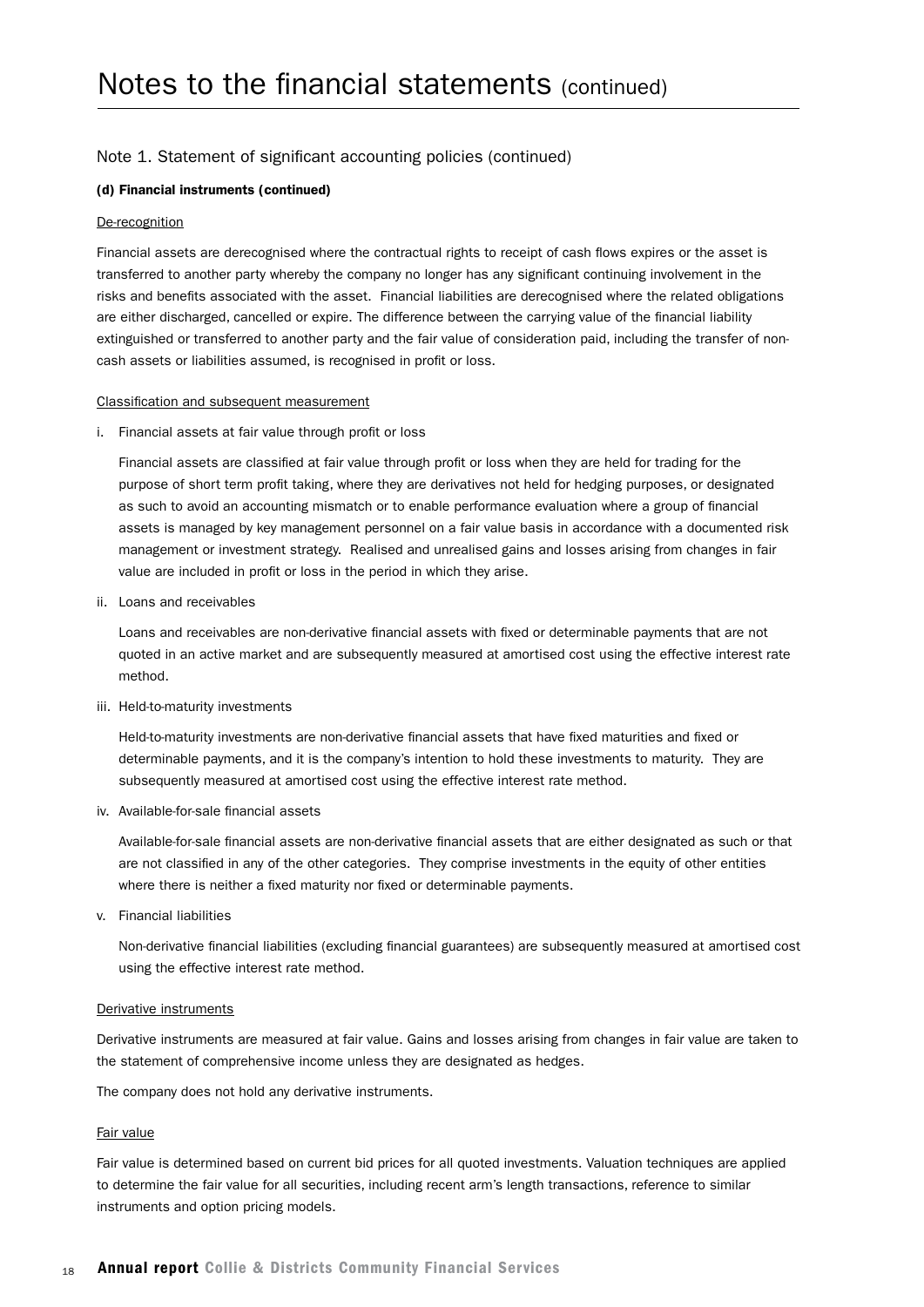#### (d) Financial instruments (continued)

#### **Impairment**

At each reporting date, the company assesses whether there is objective evidence that a financial instrument has been impaired. In the case of available-for-sale financial instruments, a significant or prolonged decline in the value of the instrument is considered to determine whether an impairment has arisen. Impairment losses are recognised in the statement of comprehensive income.

#### Financial Guarantees

Where material, financial guarantees issued, which require the issuer to make specified payments to reimburse the holder for a loss it incurs because a specified debtor fails to make payment when due, are recognised as a financial liability at fair value on initial recognition. The guarantee is subsequently measured at the higher of the best estimate of the obligation and the amount initially recognised less, when appropriate, cumulative amortisation in accordance with AASB 118: Revenue. Where the company gives guarantees in exchange for a fee, revenue is recognised under AASB 118.

The company has not issued any financial guarantees.

#### (e) Impairment of assets

At each reporting date, the company reviews the carrying values of its tangible and intangible assets to determine whether there is any indication that those assets have been impaired. If such an indication exists, the recoverable amount of the asset, being the higher of the asset's fair value less costs to sell and value in use, is compared to the asset's carrying value. Any excess of the asset's carrying value over its recoverable amount is expensed to the statement of comprehensive income.

Impairment testing is performed annually for goodwill and intangible assets with indefinite lives.

Where it is not possible to estimate the recoverable amount of an individual asset, the company estimates the recoverable amount of the cash-generating unit to which the asset belongs.

#### (f) Intangibles

#### Franchise fee

The franchise fee paid by the company pursuant to a Franchise Agreement with Bendigo and Adelaide Bank Limited is being amortised over the initial five (5) years period of the agreement, being the period of expected economic benefits of the franchise fee.

#### (g) Employee benefits

Provision is made for the company's liability for employee benefits arising from services rendered by employees to balance date. Employee benefits that are expected to be settled within one year have been measured at the amounts expected to be paid when the liability is settled, plus related on-costs. Employee benefits payable later than one year have been measured at the present value of the estimated future cash outflows to be made for those benefits.

#### (h) Provisions

Provisions are recognised when the company has a legal or constructive obligation, as a result of past events, for which it is probable that an outflow of economic benefits will result and that outflow can be reliably measured.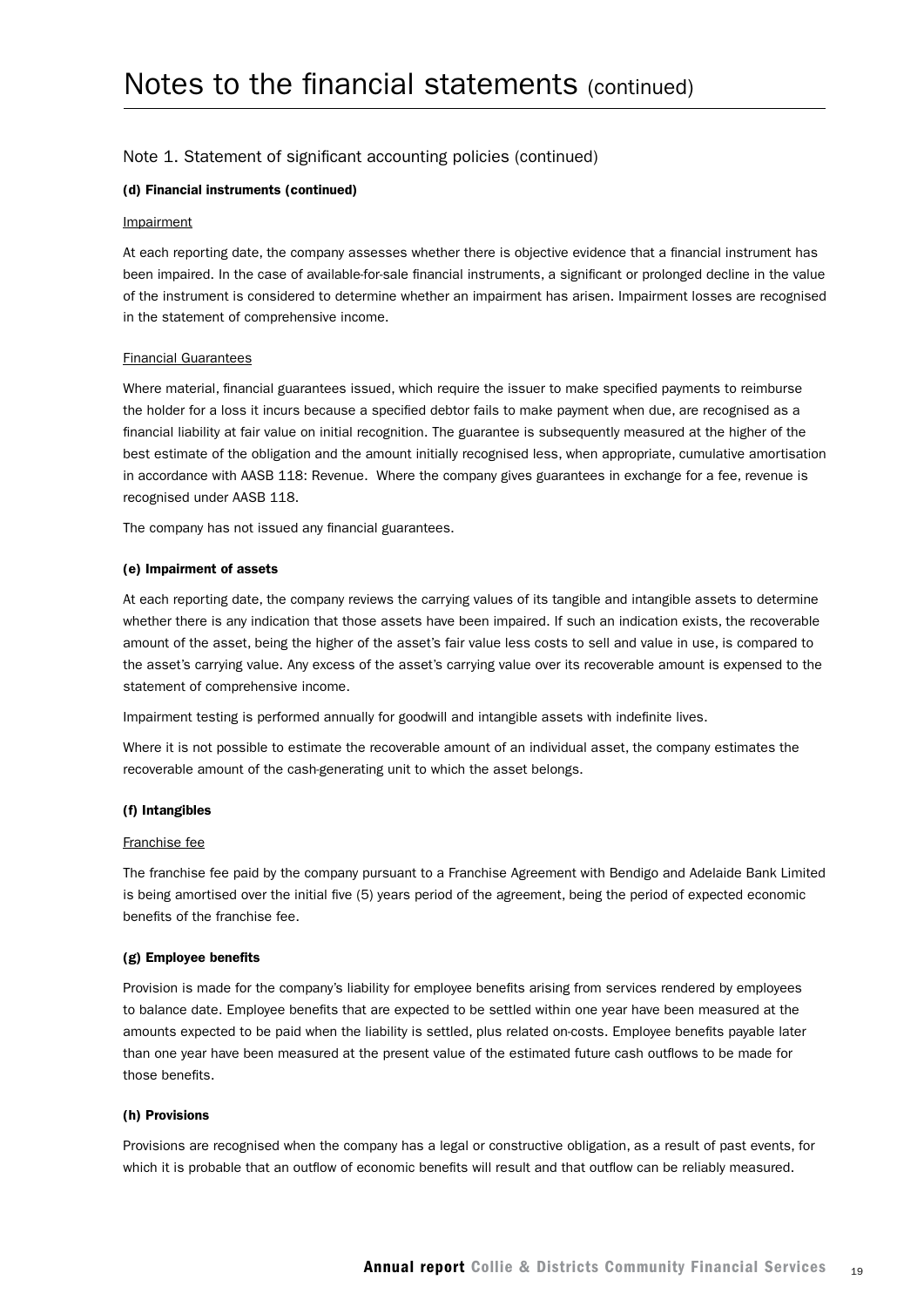#### (i) Cash and cash equivalents

Cash and cash equivalents include cash on hand, deposits held at call with banks, other short-term highly liquid investments with original maturities of three months or less, and bank overdrafts. Bank overdrafts are shown within short-term borrowings in current liabilities on the statement of financial position.

#### (j) Revenue and other income

Interest revenue is recognised on a proportional basis taking into account the interest rates applicable to the financial assets.

Dividend revenue is recognised when the right to receive a dividend has been established.

Revenue from the rendering of a service is recognised upon the delivery of the service to the customers.

All revenue is stated net of the amount of goods and services tax (GST).

#### (k) Borrowing costs

Borrowing costs directly attributable to the acquisition, construction or production of assets that necessarily take a substantial period of time to prepare for their intended use or sale, are added to the cost of those assets, until such time as the assets are substantially ready for their intended use of sale.

All other borrowing costs are recognised in income in the period in which they are incurred.

#### (l) Goods and services tax (GST)

Revenues, expenses and assets are recognised net of the amount of GST, except where the amount of GST incurred is not recoverable from the Australian Taxation Office. In these circumstances, the GST is recognised as part of the cost of acquisition of the asset or as part of an item of the expense. Receivables and payables in the statement of financial position are shown inclusive of GST.

Cash flows are presented in the statement of cash flows on a gross basis, except for the GST component of investing and financing activities, which are disclosed as operating cash flows.

#### (m) Comparative figures

When required by Australian Accounting Standards, comparative figures have been adjusted to conform to changes in presentation for the current financial year.

#### (n) Critical accounting estimates and judgments

The Directors evaluate estimates and judgments incorporated into the financial report based on historical knowledge and best available current information. Estimates assume a reasonable expectation of future events and are based on current trends and economic data, obtained both externally and within the company.

#### Key estimates — Impairment

The company assesses impairment at each reporting date by evaluating conditions specific to the company that may lead to impairment of assets. Where an impairment trigger exists, the recoverable amount of the asset is determined. Value-in-use calculations performed in assessing recoverable amounts incorporate a number of key estimates.

No impairment has been recognised in respect of intangibles for the year ended 30 June 2013. Should the projected turnover figures be materially outside of budgeted figures incorporated in value-in-use calculations, an impairment loss would be recognised up to the maximum carrying value of intangibles at 30 June 2013 amounting to \$32,500.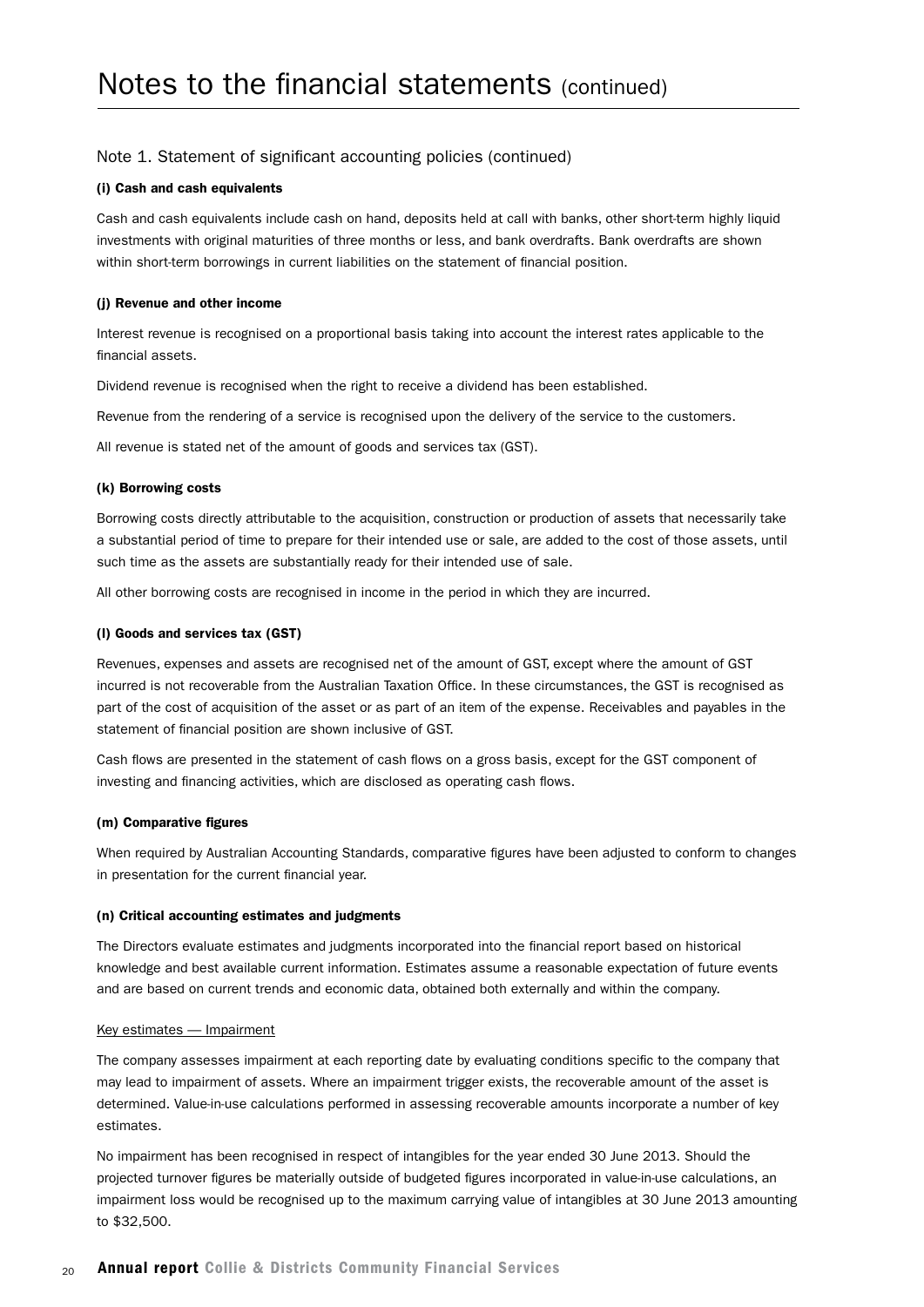#### (o) New accounting standards for application in future periods

At the date of this financial report the following standards, which may impact the company in the period of initial application, have been issued but are not yet effective:

| <b>Reference</b>  | <b>Title</b>                                                                                                                                                                                                                                                                                                                           | <b>Summary</b>                                                                                                                                                                                                                                                                                                                                                                                                                                                                                                                                                                                                                                                                                                                                                                                                                                                                                      | <b>Application date</b><br>(financial years<br>beginning) | <b>Expected</b><br><b>Impact</b>                                                                                                             |
|-------------------|----------------------------------------------------------------------------------------------------------------------------------------------------------------------------------------------------------------------------------------------------------------------------------------------------------------------------------------|-----------------------------------------------------------------------------------------------------------------------------------------------------------------------------------------------------------------------------------------------------------------------------------------------------------------------------------------------------------------------------------------------------------------------------------------------------------------------------------------------------------------------------------------------------------------------------------------------------------------------------------------------------------------------------------------------------------------------------------------------------------------------------------------------------------------------------------------------------------------------------------------------------|-----------------------------------------------------------|----------------------------------------------------------------------------------------------------------------------------------------------|
| AASB <sub>9</sub> | AASB 9 Financial<br>Instruments, 2009-<br>11 Amendments to<br><b>Australian Accounting</b><br>Standards arising<br>from AASB 9, 2010-7<br>Amendments to<br><b>Australian Accounting</b><br>Standards arising from<br>AASB 9 and 2012-6<br>Amendments to<br><b>Australian Accounting</b><br>Standards arising from<br>AASB <sub>9</sub> | This standard and its consequential<br>amendments are applicable to annual<br>reporting periods beginning on or after<br>1 January 2015 and completes phase<br>I of the IASB's project to replace IAS<br>39 (being the international equivalent<br>to AASB 139 'Financial Instruments:<br>Recognition and Measurement'). This<br>standard introduces new classification<br>and measurement models for financial<br>assets, using a single approach to<br>determine whether a financial asset<br>is measured at amortised cost or fair<br>value. The accounting for financial<br>liabilities continues to be classified<br>and measured in accordance with<br>AASB 139, with one exception, being<br>that the portion of a change of fair<br>value relating to the entity's own<br>credit risk is to be presented in other<br>comprehensive income unless it would<br>create an accounting mismatch. | 1 January 2015                                            | The entity<br>will adopt<br>this<br>standard<br>from 1 July<br>2015 but<br>there is no<br>expected<br>impact on<br>the entity.               |
| <b>AASB 119</b>   | AASB 119 Employee<br>Benefits (September<br>2011) and AASB 2011-<br>10 Amendments to<br>Australian Accounting<br>Standards arising from<br>AASB 119 (September<br>2011)                                                                                                                                                                | This revised standard and its<br>consequential amendments are<br>applicable to annual reporting periods<br>beginning on or after 1 January 2013.<br>The amendments make changes to<br>the accounting for defined benefit<br>plans and the definition of short-term<br>employee benefits, from 'due to' to<br>'expected to' be settled within 12<br>months. The later will require annual<br>leave that is not expected to be<br>wholly settled within 12 months to be<br>discounted allowing for expected salary<br>levels in the future period when the<br>leave is expected to be taken.                                                                                                                                                                                                                                                                                                          | 1 January 2013                                            | The<br>adoption of<br>the revised<br>standard<br>from 1 July<br>2013 is not<br>expected<br>to have a<br>material<br>impact on<br>the entity. |

The company has decided against early adoption of these standards.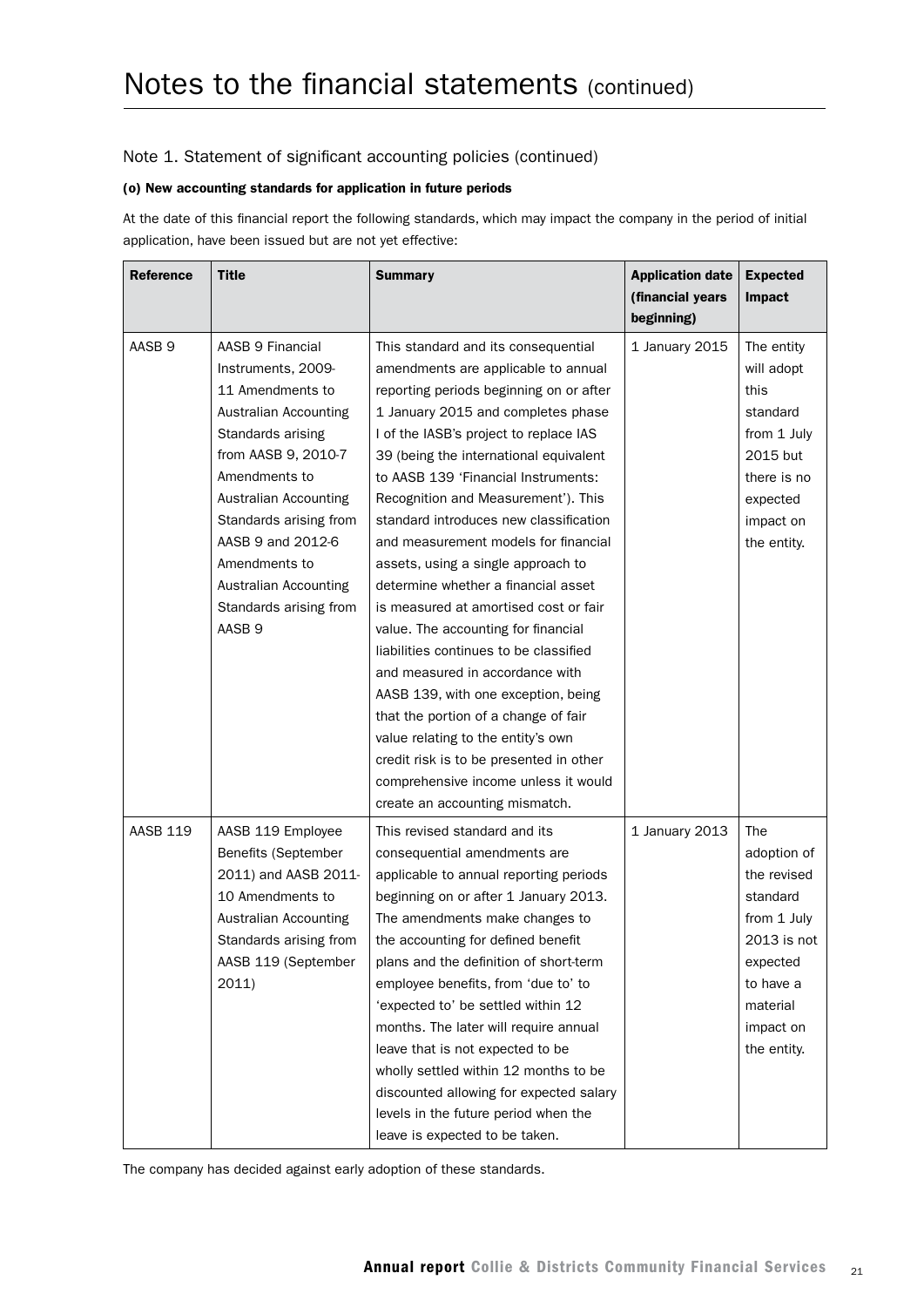|                                             | 2013<br>\$ | 2012<br>\$ |
|---------------------------------------------|------------|------------|
| Note 2. Revenue                             |            |            |
| Franchise margin income                     | 1,674,088  | 1,506,955  |
| Interest revenue                            | 21,279     | 4,895      |
| Other revenue                               | 23,963     | 9,129      |
|                                             | 1,719,330  | 1,520,979  |
| Note 3. Expenses                            |            |            |
| Advertising and marketing                   | 40,489     | 24,238     |
| ATM leasing and running costs               | 16,059     | 17,685     |
| <b>Bad debts</b>                            | 1,149      | 314        |
| Community sponsorship and donations         | 700,000    | 51,857     |
| Freight                                     | 15,112     | 12,573     |
| Insurance                                   | 18,714     | 17,852     |
| IT leasing and running costs                | 24,152     | 25,915     |
| Occupancy running costs                     | 15,024     | 16,427     |
| Printing and stationery                     | 18,551     | 16,188     |
| Rental and operating lease                  | (2,025)    | 12,730     |
| Security                                    | 1,516      | 4,554      |
| Other operating expenses                    | 141,065    | 64,459     |
|                                             | 989,806    | 264,792    |
| Remuneration of the Auditors of the company |            |            |
| Audit services                              | 8,000      | 7,537      |
| Other services                              | 6,050      | 7,050      |
|                                             | 14,050     | 14,587     |

## Note 4. Income tax expense

a. The components of tax expense comprise:

|                                          | 44.703  | 186,456   |
|------------------------------------------|---------|-----------|
| Over provision in respect of prior years | $\sim$  | (18, 108) |
| Deferred tax (Note 22)                   | (1,052) | 3,222     |
| Current tax                              | 45,755  | 201,342   |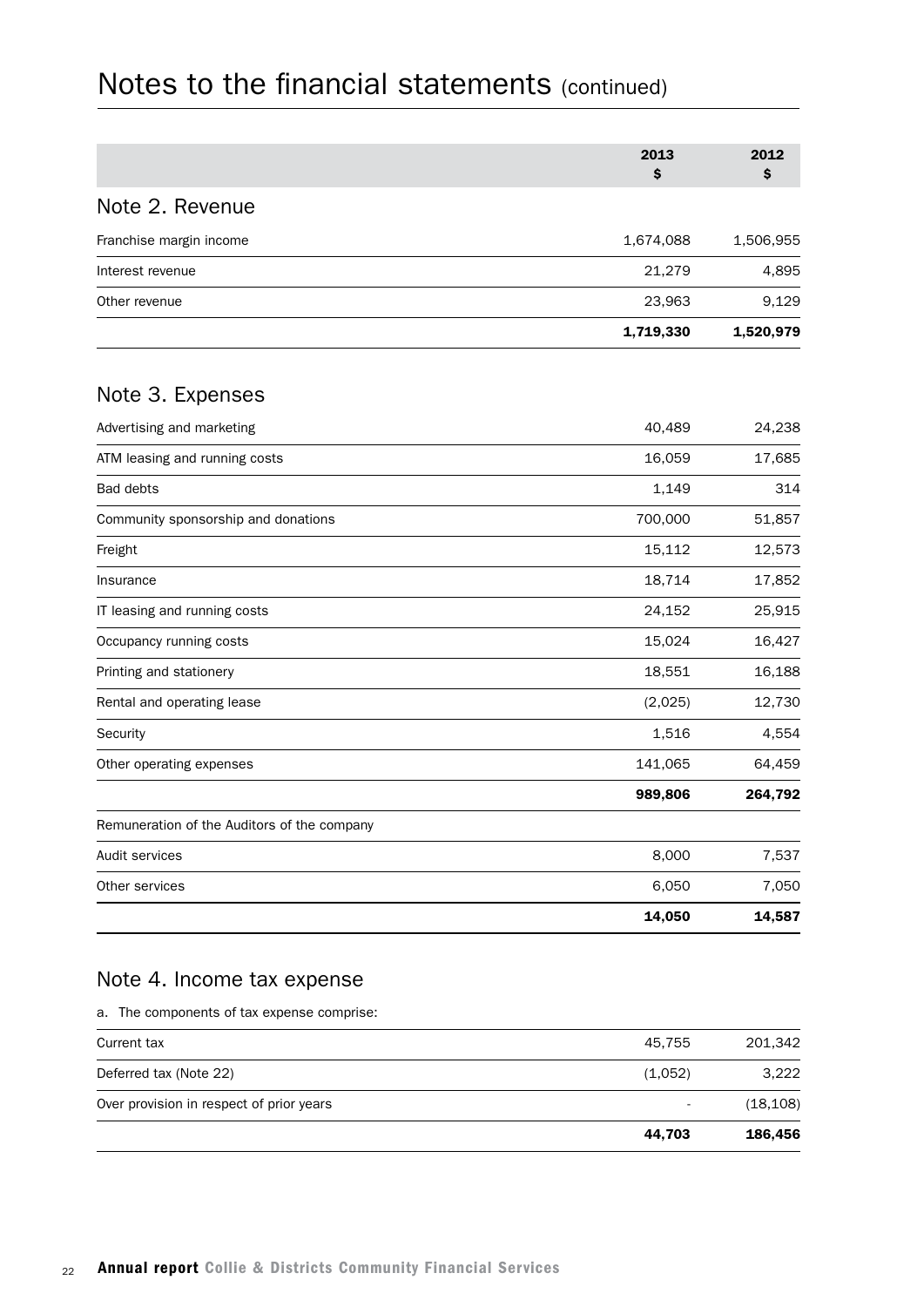|                                                                                                   | 2013<br>\$ | 2012<br>\$. |
|---------------------------------------------------------------------------------------------------|------------|-------------|
| Note 4. Income tax expense (continued)                                                            |            |             |
| b. The prima facie tax on profit before income tax is reconciled to the<br>income tax as follows: |            |             |
| Prima facie tax payable on profit before income tax at 30% (2012: 30%)                            | 44,648     | 204,508     |
| Add:                                                                                              |            |             |
| Tax effect of:                                                                                    |            |             |
| non-deductible depreciation and amortisation<br>$\bullet$                                         |            |             |
| other non-allowable items                                                                         | 158        | 22,026      |
| Less:                                                                                             |            |             |
| Tax effect of:                                                                                    |            |             |
| overprovision for income tax in prior years                                                       |            | (18, 108)   |
| other allowable items                                                                             | (103)      | (21, 970)   |
| Income tax attributable to the company                                                            | 44,703     | 186,456     |

### Note 5. Key management personnel compensation

#### a. Names and positions

| <b>Name</b>        | <b>Position</b>                    |
|--------------------|------------------------------------|
| Glyn Yates         | Deputy Chairman                    |
| Jan Shannon        | Non-Executive Director             |
| <b>Neil Martin</b> | Non-Executive Director / Secretary |
| Joseph Italiano    | Non-Executive Director             |
| lan Miffling       | Chairman                           |
| John Piavanini     | Non-Executive Director             |
| Kenneth Smallwood  | Non-Executive Director             |
| Jeffery Riley      | Non-Executive Director             |
| Paul Sweeney       | Non-Executive Director             |
| Colleen DeAngelis  | Non-Executive Director             |

#### b. Remuneration of key management positions

No Director of the company receives remuneration for services as a company Director.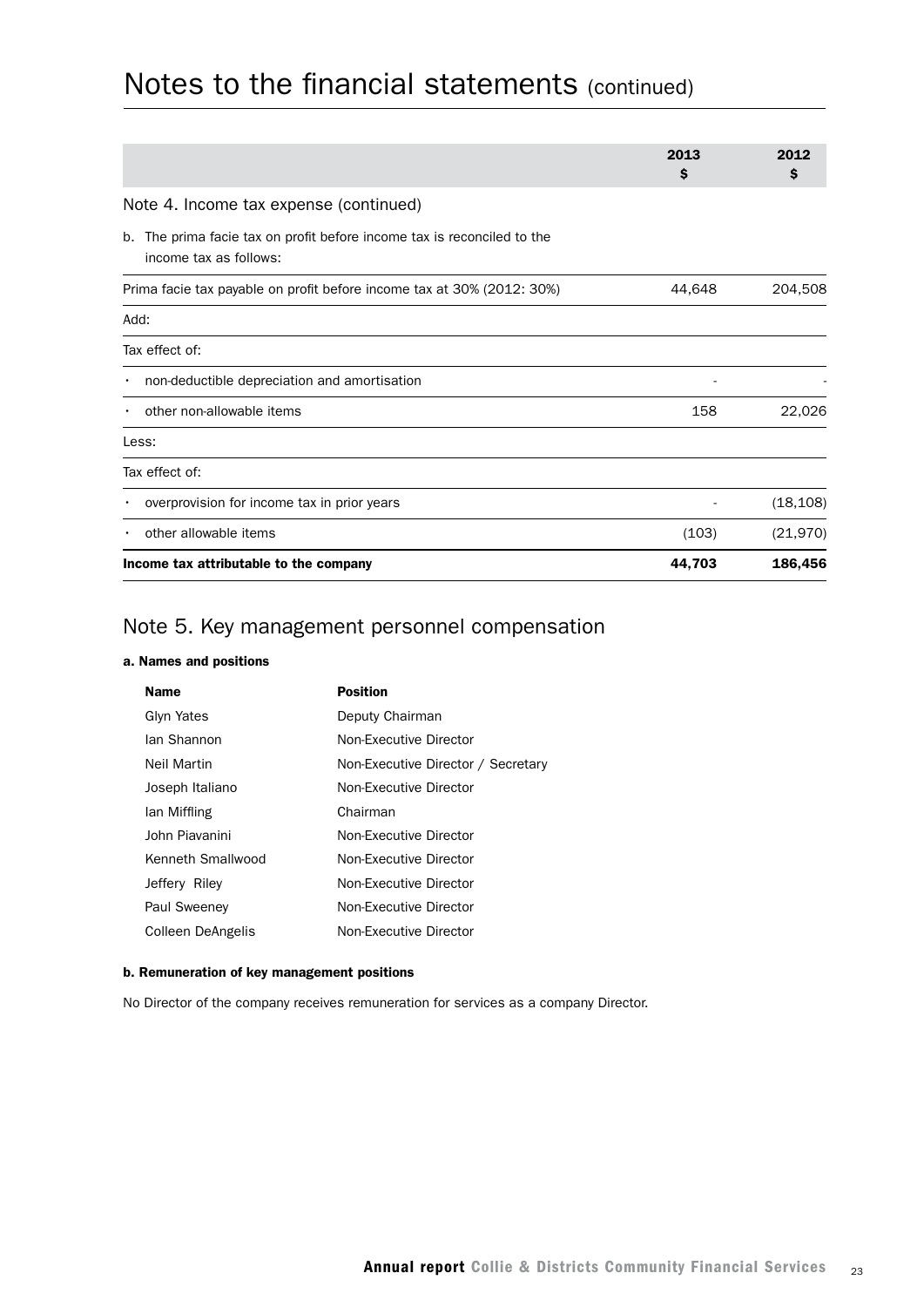#### Note 5. Key management personnel compensation (continued)

#### c. Shareholdings

Number of ordinary shares held by key management personnel.

|                          | <b>Ordinary shares</b>                      |                                          |                      |                                    |  |
|--------------------------|---------------------------------------------|------------------------------------------|----------------------|------------------------------------|--|
| 2013<br><b>Directors</b> | <b>Balance at</b><br>beginning of<br>period | <b>Purchased</b><br>during the<br>period | <b>Other changes</b> | <b>Balance at end</b><br>of period |  |
| <b>Neil Martin</b>       | 6,001                                       |                                          |                      | 6,001                              |  |
| Joseph Italiano          | 3,301                                       |                                          |                      | 3,301                              |  |
| lan Miffling             | 4,501                                       |                                          |                      | 4,501                              |  |
| John Piavanini           | 13,001                                      |                                          |                      | 13,001                             |  |
| lan Shannon              | 2,500                                       |                                          |                      | 2,500                              |  |
| Kenneth Smallwood        | 21,600                                      |                                          |                      | 21,600                             |  |
| Jeffery Riley            | $\overline{\phantom{m}}$                    |                                          | $\overline{a}$       |                                    |  |
| <b>Glyn Yates</b>        | 5,000                                       |                                          |                      | 5,000                              |  |
| Paul Sweeney             | 1,500                                       |                                          |                      | 1,500                              |  |
| Colleen DeAngelils       | 100                                         |                                          | ٠                    | 100                                |  |
|                          | 57,704                                      |                                          |                      | 57,704                             |  |

| Cash and cash equivalents                                                     | 112.746    | 350.615   |
|-------------------------------------------------------------------------------|------------|-----------|
| is reconciled to items in the statement of financial position as follows:     |            |           |
| Cash at the end of the financial year as shown in the statement of cash flows |            |           |
| <b>Reconciliation of cash</b>                                                 |            |           |
| Cash at bank and in hand                                                      | 112,746    | 350.615   |
| Note 6. Cash and cash equivalents                                             |            |           |
|                                                                               | 2013<br>\$ | 2012<br>Ş |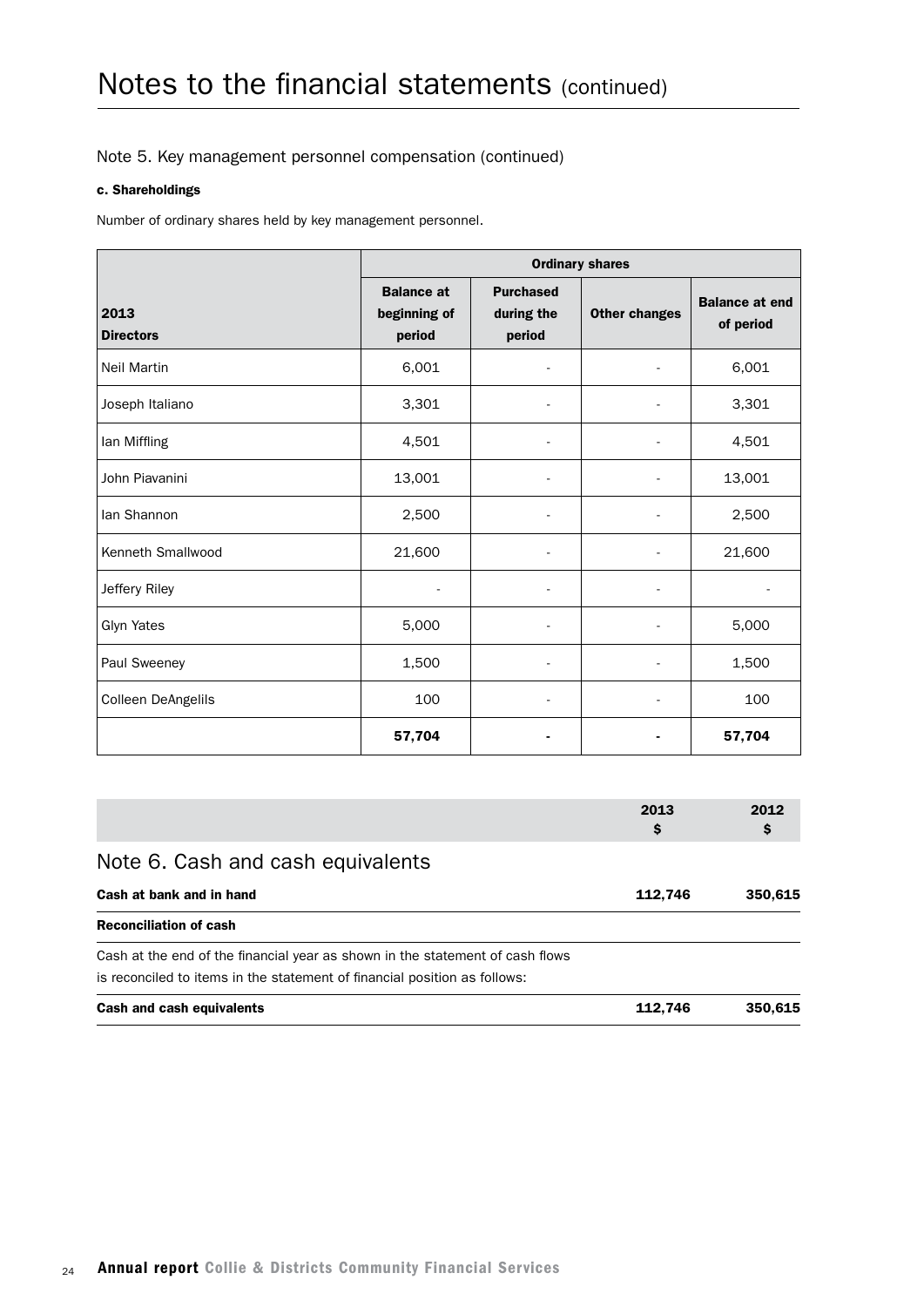|                                                                              | 2013<br>\$ | 2012<br>Ş |
|------------------------------------------------------------------------------|------------|-----------|
| Note 7. Trade and other receivables                                          |            |           |
| <b>Trade debtors</b>                                                         | 150,203    | 149,900   |
| a. Provision for impairment of receivables                                   |            |           |
| Current trade and term receivables are non-interest bearing loans and        |            |           |
| generally on 30-day terms. Non-current trade and term receivables are        |            |           |
| assessed for recoverability based on the underlying terms of the contract.   |            |           |
| A provision for impairment is recognised when there is an objective evidence |            |           |
| that an individual trade or term receivable is impaired. These amounts will  |            |           |

statement.

There is no provision for impairment of receivables.

### Note 8. Other assets

# Current

be included in the other expenses item of the statement of comprehensive

|             | 4.091 | 4.547 |
|-------------|-------|-------|
| Prepayments | 4,091 | 4,547 |

## Note 9. Property, plant and equipment

| Cost                                   | 821,325    | 802,714    |
|----------------------------------------|------------|------------|
| Accumulated depreciation               | (228, 780) | (206, 774) |
| Total property, plant & equipment      | 592,545    | 595,940    |
| Movement in carrying amount            |            |            |
| Balance at the beginning of the year   | 595.940    | 51,710     |
| Additions                              | 18,611     | 559.421    |
| <b>Disposals</b>                       |            |            |
| Depreciation expense                   | (22,006)   | (15, 191)  |
| Carrying amount at the end of the year | 592,545    | 595,940    |

## Note 10. Intangible assets

#### Franchise fee

|                          | 32,500   | 42,500  |
|--------------------------|----------|---------|
| Accumulated amortisation | (17,500) | (7,500) |
| Cost                     | 50,000   | 50,000  |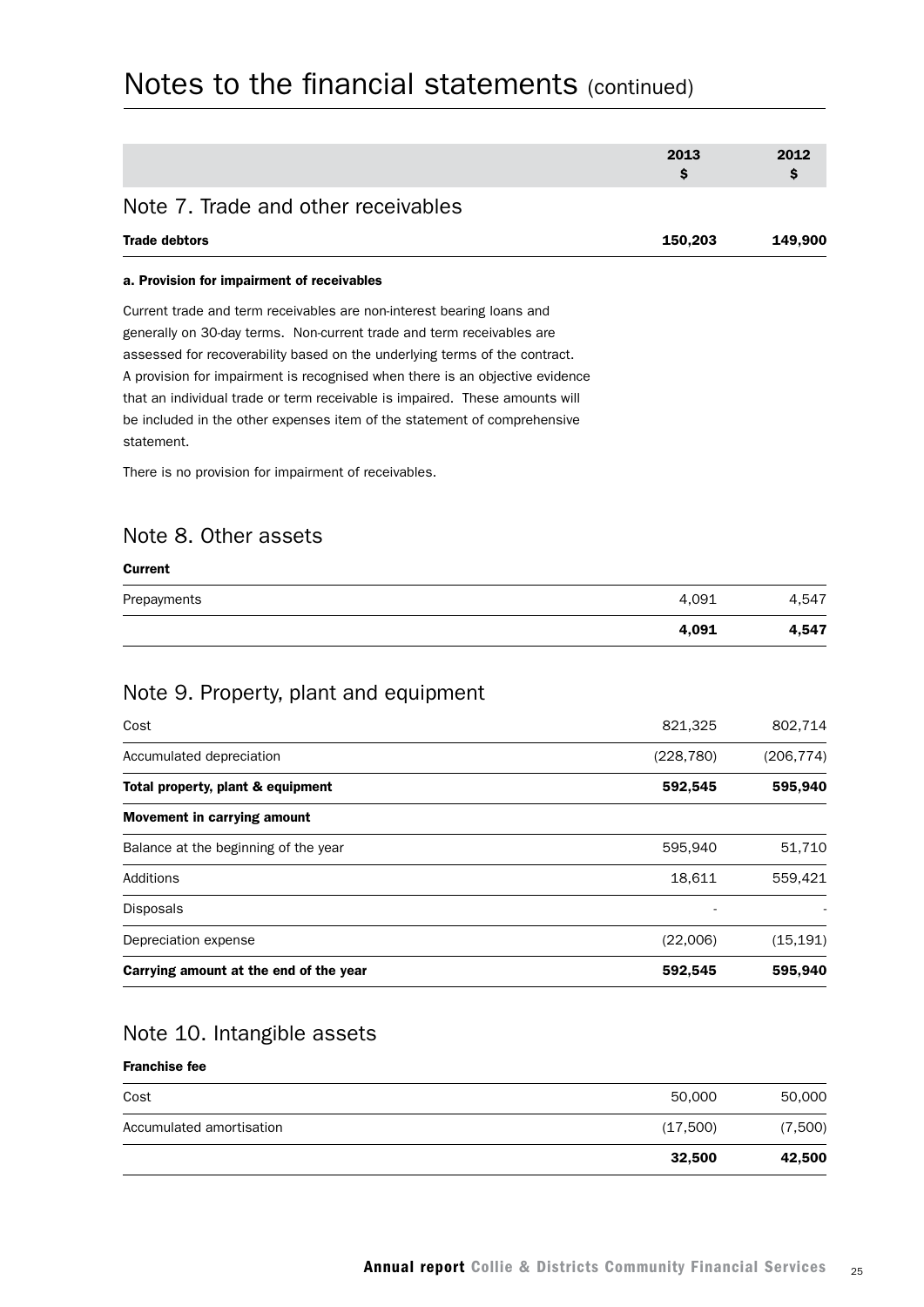|                                                                                                                                                                                                                        | 2013<br>\$ | 2012<br>\$ |
|------------------------------------------------------------------------------------------------------------------------------------------------------------------------------------------------------------------------|------------|------------|
| Note 10. Intangible assets (continued)                                                                                                                                                                                 |            |            |
| Pursuant to a five year franchise agreement with Bendigo and Adelaide Bank<br>Limited, the company operates a branch of Bendigo and Adelaide Bank<br>Limited, providing a core range of banking products and services. |            |            |
| Note 11. Trade and other payables                                                                                                                                                                                      |            |            |
| Trade creditors and accruals                                                                                                                                                                                           | 35,112     | 29,534     |
| GST payable                                                                                                                                                                                                            | 49,515     | 47,827     |
| Dividend payable                                                                                                                                                                                                       | 581        | 2,846      |
|                                                                                                                                                                                                                        | 85,208     | 80,207     |
| Note 12. Financial liabilities                                                                                                                                                                                         |            |            |
| Current                                                                                                                                                                                                                |            |            |
| Chattel mortgage                                                                                                                                                                                                       | 26,597     | 5,692      |
| Mortgage loan                                                                                                                                                                                                          | 1,111      | 692        |
|                                                                                                                                                                                                                        | 27,708     | 6,384      |
| Non current                                                                                                                                                                                                            |            |            |
| <b>Chattel mortgage</b>                                                                                                                                                                                                |            | 27,598     |
| <b>Security:</b>                                                                                                                                                                                                       |            |            |
| The bank overdraft and mortgage loan are secured by a floating charge over<br>the company's assets.                                                                                                                    |            |            |
| Note 13. Provisions                                                                                                                                                                                                    |            |            |
| Current                                                                                                                                                                                                                |            |            |
| <b>Provision for Annual Leave</b>                                                                                                                                                                                      | 28,193     | 31,426     |
| Non current                                                                                                                                                                                                            |            |            |
| Provision for long service leave                                                                                                                                                                                       | 15,540     | 13,401     |
| Number of employees at year end                                                                                                                                                                                        | 8          | 9          |

## Note 14. Equity

| 430,259 (2012: 430,259) fully paid ordinary shares | 430.259 | 430,259 |
|----------------------------------------------------|---------|---------|
|                                                    |         |         |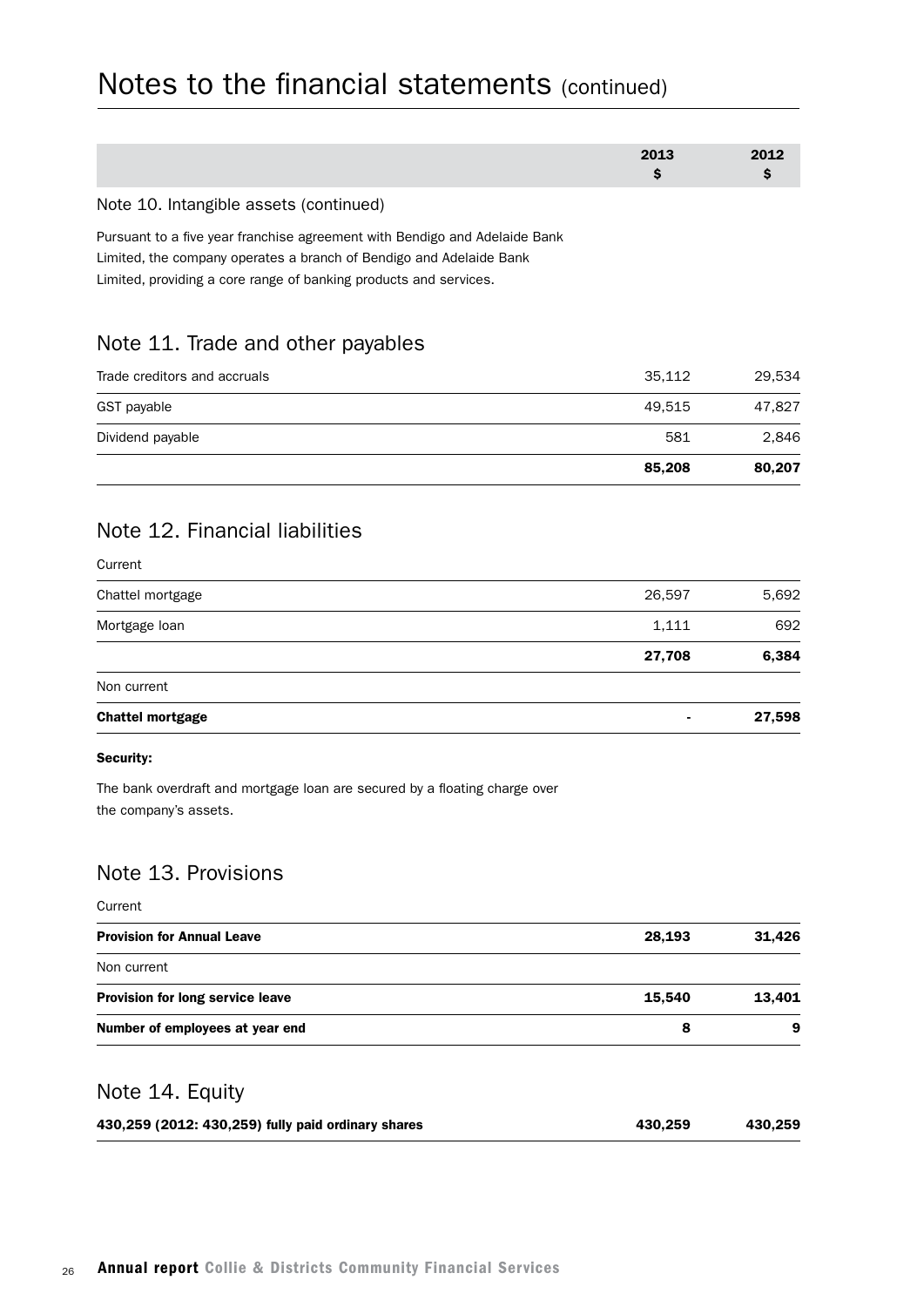|                                                                       | 2013<br>\$ | 2012<br>\$ |
|-----------------------------------------------------------------------|------------|------------|
| Note 15, Cash flow information                                        |            |            |
| a. Reconciliation of cash flow from operations with profit after tax: |            |            |
| Profit after tax                                                      | 104,123    | 495,237    |
| Depreciation and amortisation                                         | 32,005     | 28,171     |
| <b>Movement in assets and liabilities</b>                             |            |            |
| Receivables                                                           | (303)      | (50, 295)  |
| Other assets                                                          | 456        | 31,385     |
| Payables                                                              | (6, 541)   | 67,082     |
| Deferred tax asset                                                    | (1,052)    | 3,222      |
| Provisions                                                            | 9,865      | (13, 484)  |
| <b>Financial Liabilities</b>                                          | (5,691)    |            |
| Current tax liability                                                 | (299,050)  | 184,910    |
| Net cash provided by operating Activities                             | (166, 188) | 746,228    |

#### b. Credit Standby Arrangement and Loan Facilities

The company does not operate a bank overdraft facility.

### Note 16. Related party transactions

The related parties have not entered into a transaction with the company during the financial years ended 30 June 2012 and 30 June 2013.

## Note 17. Dividends

#### Distributions paid

|    | Final dividend (fully franked) of 12.34 cents per share       | 53,070    | 53,782  |
|----|---------------------------------------------------------------|-----------|---------|
|    |                                                               | 53,070    | 53,782  |
| b. | Balance of franking account at year end adjusted for franking |           |         |
|    | credits arising from:                                         | 143,763   | 143,763 |
| ٠  | payment of provision for income tax                           | 367,923   |         |
| ÷, | Prior Year Adjustment                                         | (11,524)  |         |
| ۰  | Less Dividend Imputations                                     | (22, 744) |         |
|    |                                                               | 477.418   | 143.763 |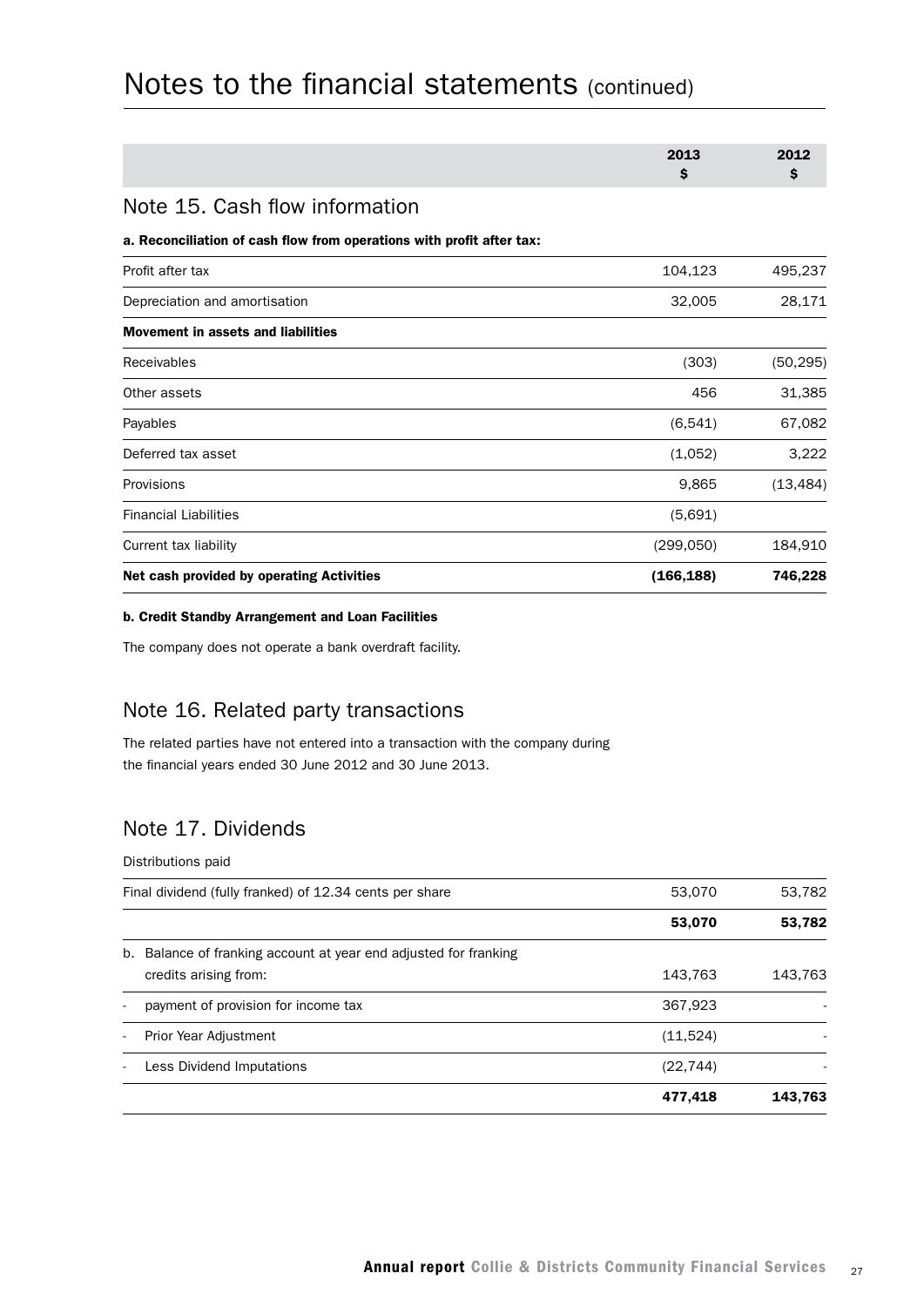### Note 18. Financial risk management

The company's financial instruments consist mainly of deposits with banks, local money market instruments, shortterm investments, accounts receivable and payable, loans, bills and leases.

The Directors' overall risk management strategy seeks to assist the company in meeting its financial targets, whilst minimising potential adverse effects on financial performance.

#### a. Financial risk management policies

Risk management policies are approved and reviewed by the Board of Directors on a regular basis. These include the credit risk policies and future cash flow requirements.

The main purpose of non-derivative financial instruments is to raise finance for company operations.

The company does not have any derivative instruments at 30 June 2013.

#### b. Financial risk exposures and management

The main risks the company is exposed to through its financial instruments are interest rate risk, liquidity risk and credit risk.

i. Interest rate risk

Interest rate risk is managed with a mixture of fixed and floating rate debt.

Ii. Liquidity risk

The company manages liquidity risk by monitoring forecast cash flows and ensuring that adequate unutilised borrowing facilities are maintained.

iii. Credit risk

The maximum exposure to credit risk, excluding the value of any collateral or other security, at reporting date to recognised financial assets, is the carrying amount, net of any provisions for impairment of those assets, as disclosed in the statement of financial position and notes to the financial statements.

There are no material amounts of collateral held as security at 30 June 2013.

The company does not have any material credit risk exposure to any single receivable or group of receivables under financial instruments entered into by the company.

Credit risk is managed reviewed regularly by the Board of Directors. It arises from exposures to customers as well as through deposits with financial institutions.

The Board of Directors monitors credit risk by actively assessing the rating quality and liquidity of counter parties:

- all potential customers are rated for credit worthiness taking into account their size, market position and financial standing; and
- customers that do not meet the company's strict credit policies may only purchase in cash or using recognised credit cards.

The trade receivables balances at 30 June 2012 and 30 June 2013 do not include any counterparties with external credit ratings. Customers are assessed for credit worthiness using the criteria detailed above.

#### c. Financial instrument composition and maturity analysis

The table below reflects the undiscounted contractual settlement terms for financial instruments of a fixed period of maturity, as well as management's expectations of the settlement period for all other financial instruments. As such, the amounts may not reconcile to the statement of financial position.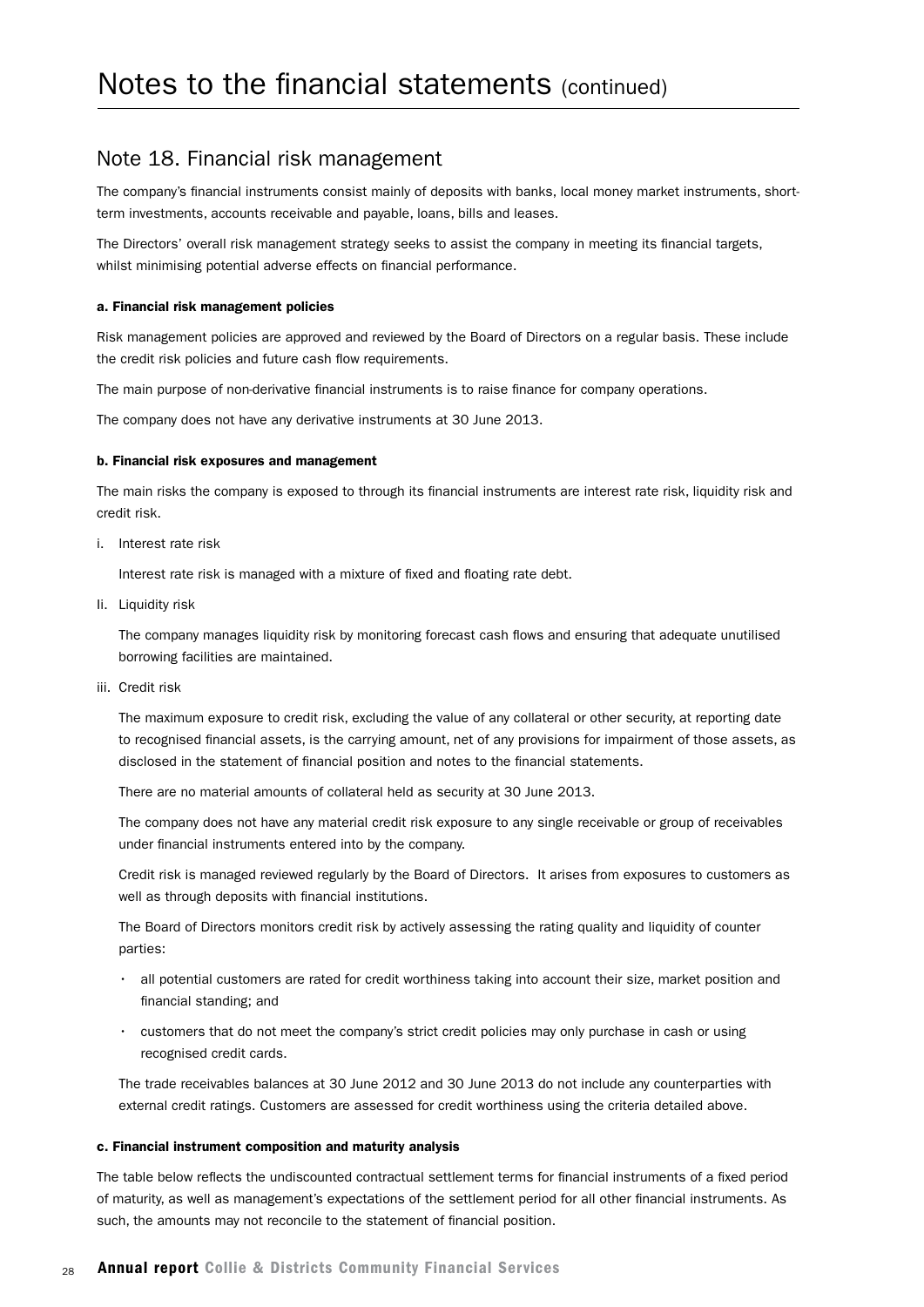### Note 18. Financial risk management (continued)

#### c. Financial instrument composition and maturity analysis (continued)

|                                    |                                                      | <b>Variable</b>                     |                  | <b>Fixed</b>             |                                   |              |
|------------------------------------|------------------------------------------------------|-------------------------------------|------------------|--------------------------|-----------------------------------|--------------|
| 2013                               | Weighted<br>average<br>effective<br>interest<br>rate | <b>Floating</b><br>interest<br>rate | Within 1<br>year | Within 1 to<br>5 years   | <b>Non</b><br>interest<br>bearing | <b>Total</b> |
| <b>Financial assets</b>            |                                                      |                                     |                  |                          |                                   |              |
| Cash and cash equivalents          | 0.95%                                                | 112,746                             |                  | ٠                        | $\blacksquare$                    | 112,746      |
| Loans and receivables              |                                                      |                                     | ٠                | $\blacksquare$           | 150,203                           | 150,203      |
| <b>Total financial assets</b>      |                                                      | 112,746                             | ٠                | $\overline{\phantom{a}}$ | 150,203                           | 262,949      |
| <b>Financial liability</b>         |                                                      |                                     |                  |                          |                                   |              |
| Bank loan secured                  |                                                      | 1,111                               | 26,597           | $\overline{\phantom{a}}$ | $\overline{\phantom{a}}$          | 27,708       |
| Trade and other payables           |                                                      |                                     |                  | $\overline{\phantom{a}}$ | 85,208                            | 85,208       |
| <b>Total financial liabilities</b> |                                                      | 1,111                               | 26,597           | $\blacksquare$           | 85,208                            | 112,916      |

|                                    |                                                      | <b>Variable</b>                     | <b>Fixed</b>     |                          |                                   |              |
|------------------------------------|------------------------------------------------------|-------------------------------------|------------------|--------------------------|-----------------------------------|--------------|
| 2012                               | Weighted<br>average<br>effective<br>interest<br>rate | <b>Floating</b><br>interest<br>rate | Within 1<br>year | Within 1 to<br>5 years   | <b>Non</b><br>interest<br>bearing | <b>Total</b> |
| <b>Financial assets</b>            |                                                      |                                     |                  |                          |                                   |              |
| Cash and cash equivalents          | 0.95%                                                | 350,615                             |                  | $\overline{a}$           | $\blacksquare$                    | 350,615      |
| Loans and receivables              |                                                      |                                     | $\blacksquare$   | $\overline{\phantom{a}}$ | 149,900                           | 149,900      |
| <b>Total financial assets</b>      |                                                      | 350,615                             | ۰                | $\blacksquare$           | 149,900                           | 500,515      |
| <b>Financial liability</b>         |                                                      |                                     |                  |                          |                                   |              |
| Bank loan secured                  |                                                      | 692                                 | 5,692            | 27,598                   |                                   | 33,982       |
| Trade and other payables           |                                                      | ٠                                   | Ξ.               | $\overline{\phantom{a}}$ | 80,207                            | 80,207       |
| <b>Total financial liabilities</b> |                                                      | 692                                 | 6,692            | 26,598                   | 80,207                            | 114,189      |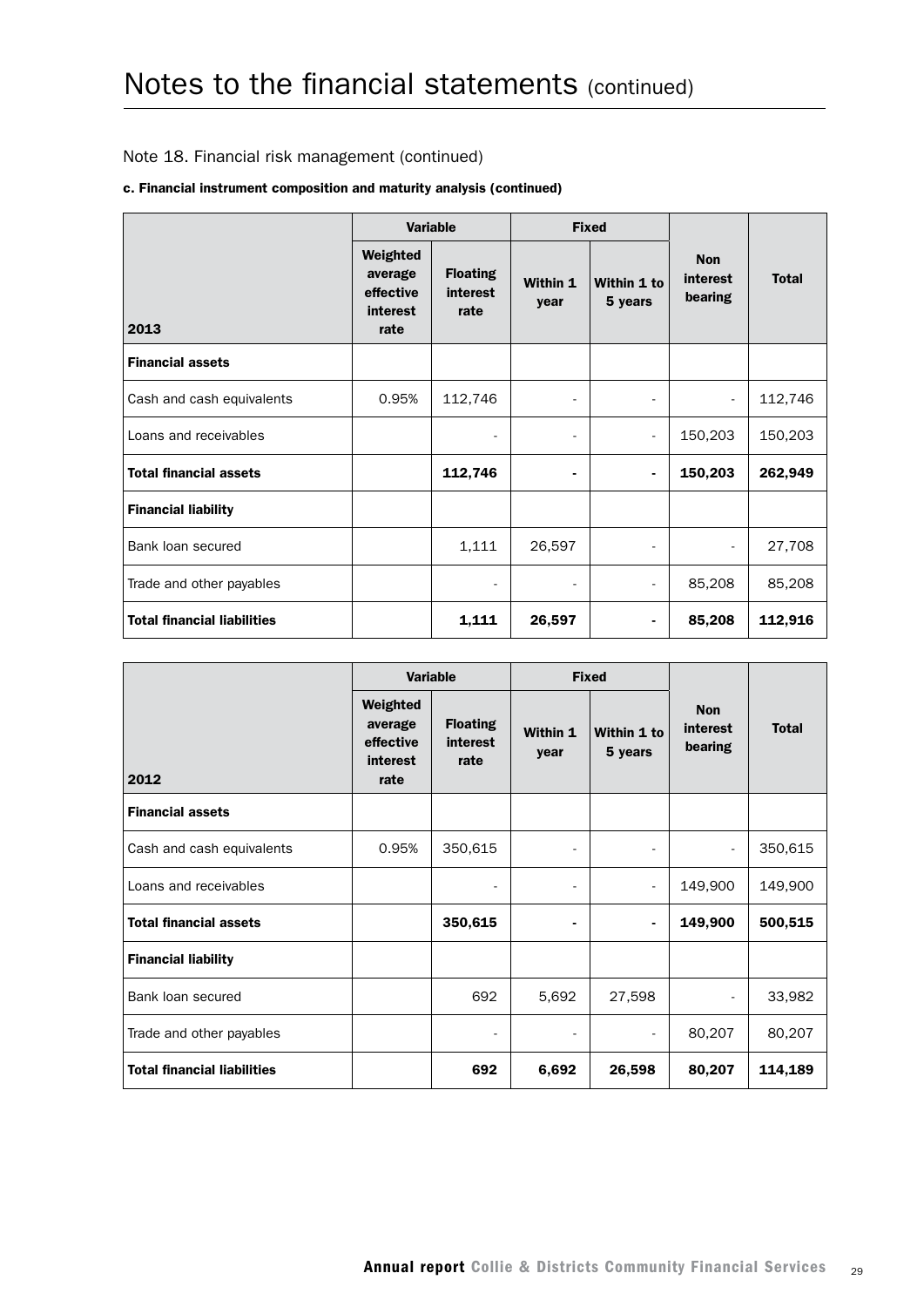|                                                                       | 2013<br>Ş | 2012<br>Ş |  |  |  |  |
|-----------------------------------------------------------------------|-----------|-----------|--|--|--|--|
| Note 18. Financial risk management (continued)                        |           |           |  |  |  |  |
| c. Financial instrument composition and maturity analysis (continued) |           |           |  |  |  |  |
| Trade and sundry payables are expected to be paid as followed:        |           |           |  |  |  |  |
| Less than 6 months                                                    | 85,208    | 80.207    |  |  |  |  |

#### d. Net fair values

The net fair values of investments have been valued at the quoted market bid price at reporting date adjusted for transaction costs expected to be incurred. For other assets and other liabilities the net fair value approximates their carrying value. No financial assets and financial liabilities are readily traded on organised markets in standardised form other than investments. Financial assets where the carrying amount exceeds net fair values have not been written down as the company intends to hold these assets to maturity.

The aggregate net fair values and carrying amounts of financial assets and financial liabilities are disclosed in the statement of financial position and in the notes to the financial statements.

Fair values are materially in line with carrying values.

#### e. Sensitivity analysis

I. Interest rate risk

The company has performed a sensitivity analysis relating to its exposure to interest rate risk at reporting date. This sensitivity analysis demonstrates the effect on the current year results and equity which could result from a change in these risks.

ii. Interest rate sensitivity analysis

At the reporting date 30 June 2013, the effect on profit and equity as a result of changes in the interest rate, with all other variables remaining constant would be as follows:

|                            | Carrying     | $-2%$               |                    | $+2%$               |                     |
|----------------------------|--------------|---------------------|--------------------|---------------------|---------------------|
| 2013                       | amount<br>\$ | <b>Profit</b><br>\$ | <b>Equity</b><br>Ş | <b>Profit</b><br>\$ | <b>Equity</b><br>\$ |
| <b>Financial assets</b>    |              |                     |                    |                     |                     |
| Cash and cash equivalents  | 112,746      | (2, 225)            | (2,225)            | 2,225               | 2,225               |
| <b>Financial liability</b> |              |                     |                    |                     |                     |
| Bank loan secured          | 27,708       | 554                 | 554                | (554)               | (554)               |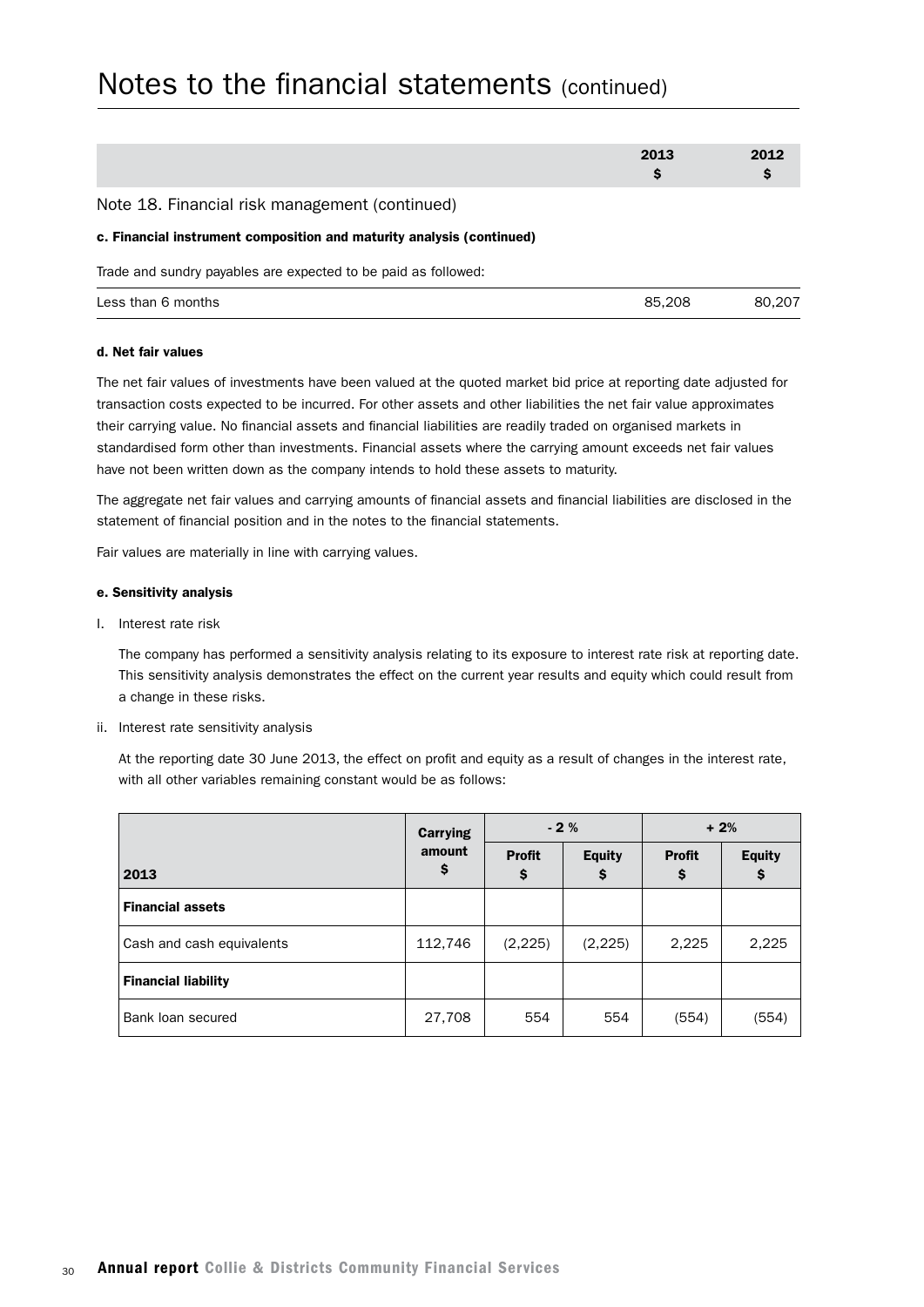| 2013 | 2012 |
|------|------|
|      |      |
|      |      |
|      |      |
|      |      |

#### Note 18. Financial risk management (continued)

#### e. Sensitivity analysis (continued)

ii. Interest rate sensitivity analysis (continued)

|                            | Carrying     | $-2%$               |                    | $+2%$               |                     |
|----------------------------|--------------|---------------------|--------------------|---------------------|---------------------|
| 2012                       | amount<br>\$ | <b>Profit</b><br>\$ | <b>Equity</b><br>Ş | <b>Profit</b><br>\$ | <b>Equity</b><br>\$ |
| <b>Financial assets</b>    |              |                     |                    |                     |                     |
| Cash and cash equivalents  | 350,615      | (7,012)             | (7,012)            | 7,012               | 7,012               |
| <b>Financial liability</b> |              |                     |                    |                     |                     |
| Bank loan secured          | 33,982       | 680                 | 680                | (680)               | (680)               |

The above interest rate sensitivity analysis has been performed on the assumption that all other variables remain unchanged. The company has no exposure to fluctuations in foreign currency.

### Note 19. Operating segments

#### Types of products and services by segment

The company operates in the financial services sector as a branch of Bendigo and Adelaide Bank Limited in Western Australia.

#### Major customers

The company operates under the terms of a franchise agreement with Bendigo and Adelaide Bank Limited, which accounts for all of the franchise margin income.

## Note 20. Events after the statement of financial position date

No matters or circumstances have arisen since the end of the financial year that significantly affected or may significantly affect the operations of the company, the results of those operations, or the state of affairs of the company in subsequent financial years.

## Note 21. Contingent liabilities and contingent assets

There were no contingent liabilities or contingent assets at the reporting date.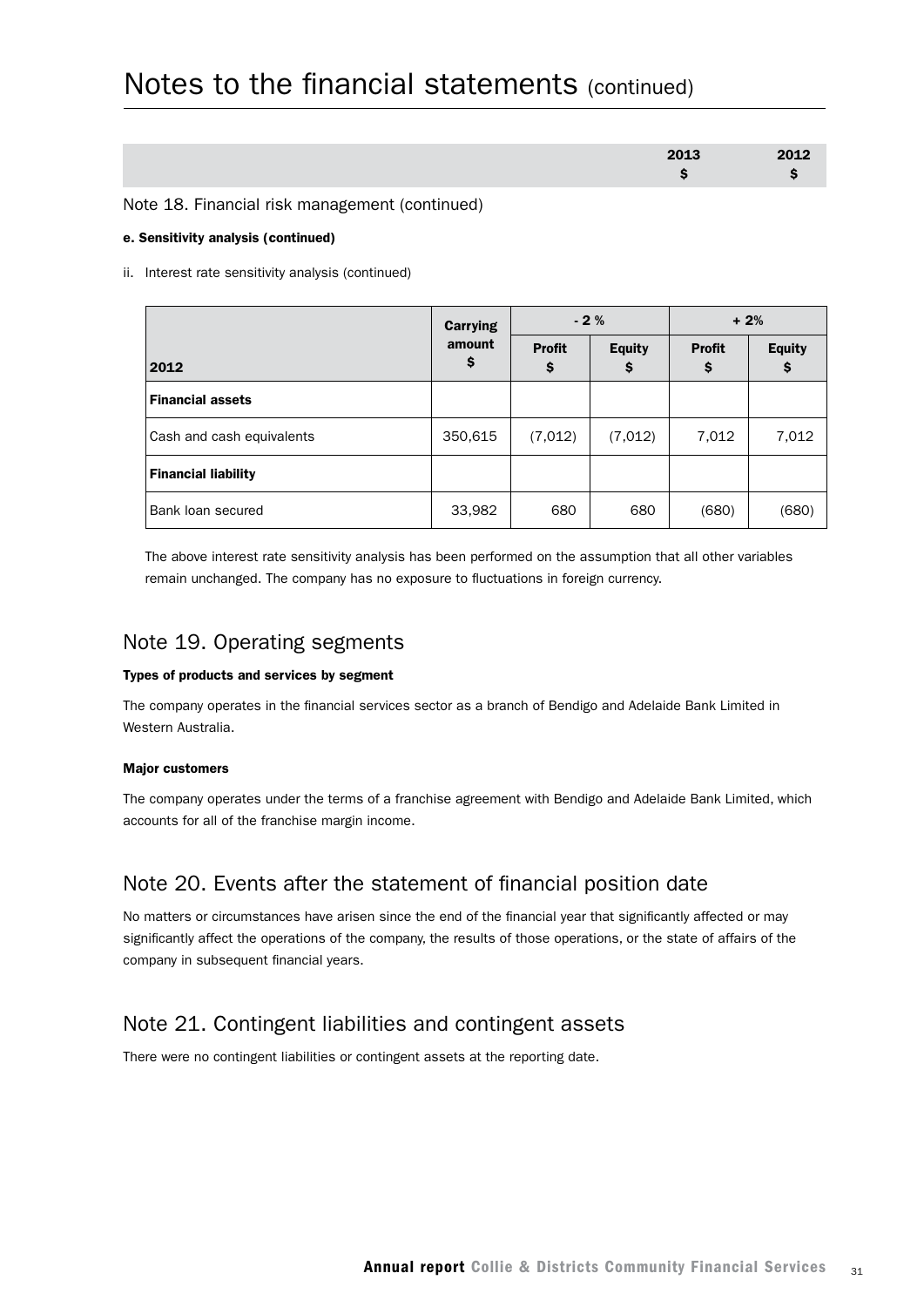|    |                                                                                                     | 2013<br>Ś | 2012<br>\$ |
|----|-----------------------------------------------------------------------------------------------------|-----------|------------|
|    | Note 22. Tax                                                                                        |           |            |
|    | a. Liability                                                                                        |           |            |
|    | Current                                                                                             |           |            |
|    | Income tax                                                                                          |           | (184, 910) |
|    | b. Assets                                                                                           |           |            |
|    | Current                                                                                             | 114,140   |            |
|    | Deferred tax assets comprise:                                                                       |           |            |
|    | Provisions                                                                                          | 15,174    | 14,122     |
|    |                                                                                                     | 15,174    | 14,122     |
| c. | <b>Reconciliations</b>                                                                              |           |            |
| i. | Gross movements                                                                                     |           |            |
|    | The overall movement in the deferred tax account is as follows:                                     |           |            |
|    | Opening balance                                                                                     | 14,122    | 17,344     |
|    | Credit to statement of comprehensive income                                                         | 1,052     | (3,222)    |
|    | <b>Closing balance</b>                                                                              | 15,174    | 14,122     |
|    | ii. Deferred Tax Assets                                                                             |           |            |
|    | The movement in deferred tax assets for each temporary<br>difference during the year is as follows: |           |            |
|    | Provisions                                                                                          |           |            |
|    | Opening balance                                                                                     | 14,122    | 17,344     |
|    | Credit to the statement of comprehensive                                                            |           |            |
|    | income                                                                                              | 1,052     | (3, 222)   |
|    | <b>Closing balance</b>                                                                              | 15,174    | 14,122     |

## Note 23. Economic dependency – Bendigo and Adelaide Bank Limited

The company has entered into a franchise agreement with Bendigo and Adelaide Bank Limited that governs the management of the **Community Bank®** branches at Collie, Western Australia.

The branches operate as a franchise of Bendigo Bank, using the name "Bendigo Bank" and the logo and system of operations of Bendigo Bank. The company manages the Community Bank® branches on behalf of the Bendigo Bank, however all transactions with customers conducted through the Community Bank® branches are effectively conducted between the customers and Bendigo Bank.

All deposits are made with Bendigo Bank, and all personal and investment products are products of Bendigo Bank, with the company facilitating the provision of those products. All loans, leases or hire purchase transactions, issues of new credit or debit cards, temporary or bridging finance and any other transaction that involves creating a new debt, or increasing or changing the terms of an existing debt owed to Bendigo Bank, must be approved by Bendigo Bank. All credit transactions are made with Bendigo Bank, and all credit products are products of Bendigo Bank.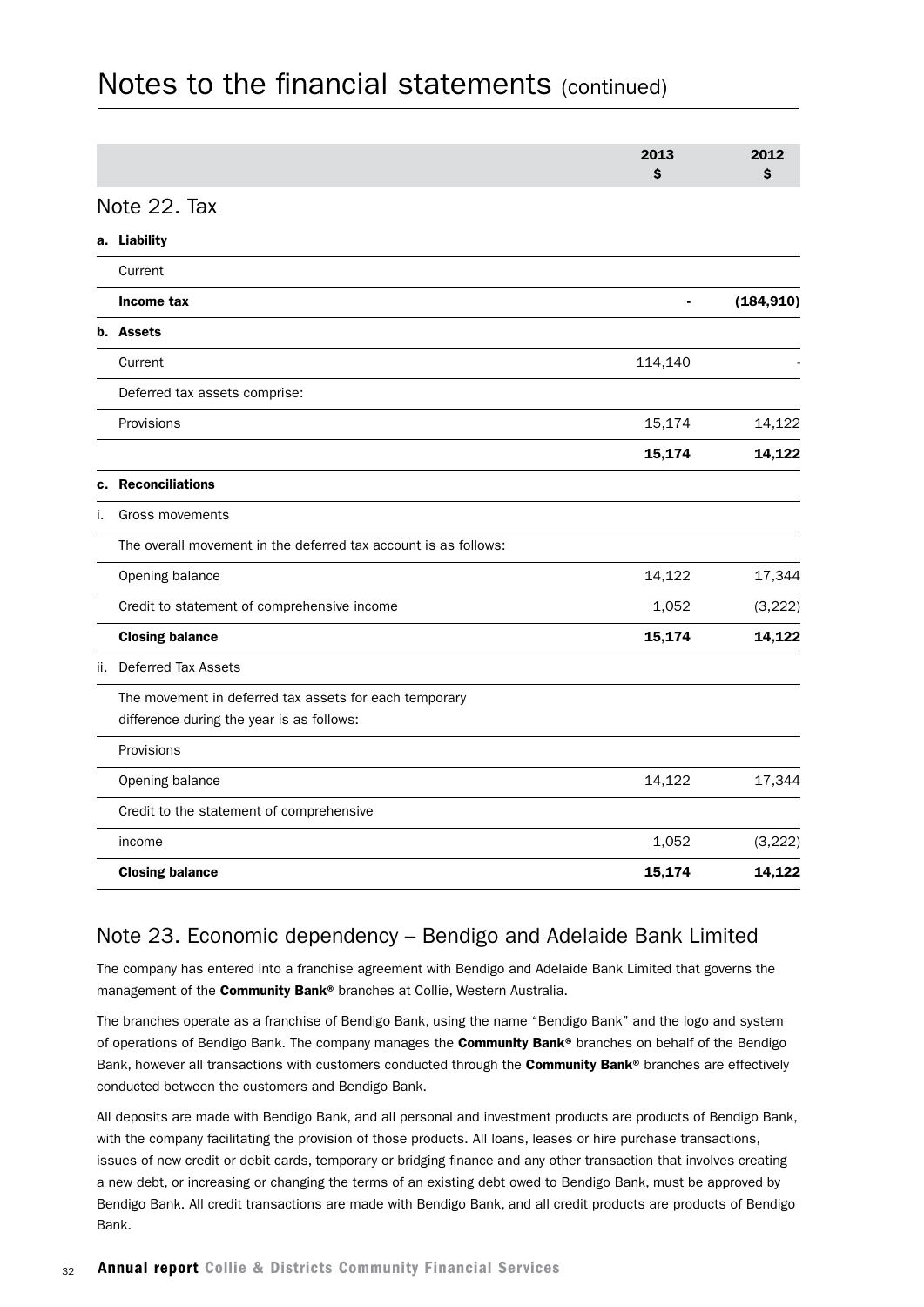#### Note 23. Economic dependency – Bendigo and Adelaide Bank Limited (continued)

Bendigo Bank provides significant assistance in establishing and maintaining the Community Bank® branch franchise operations. It also continues to provide ongoing management and operational support, and other assistance and guidance in relation to all aspects of the franchise operation, including advice in relation to:

- Advice and assistance in relation to the design, layout and fit out of the **Community Bank®** branches;
- Training for the Branch Manager and other employees in banking management systems and interface protocol;
- Methods and procedures for the sale of products and provision of services;
- • Security and cash logistic controls;
- • Calculation of company revenue and payment of many operating and administrative expenses;
- The formulation and implementation of advertising and promotional programs; and
- • Sales techniques and proper customer relations.

### Note 24. Company details

The registered office and principal place of business of the company is:

70 Forrest Street Collie WA 6225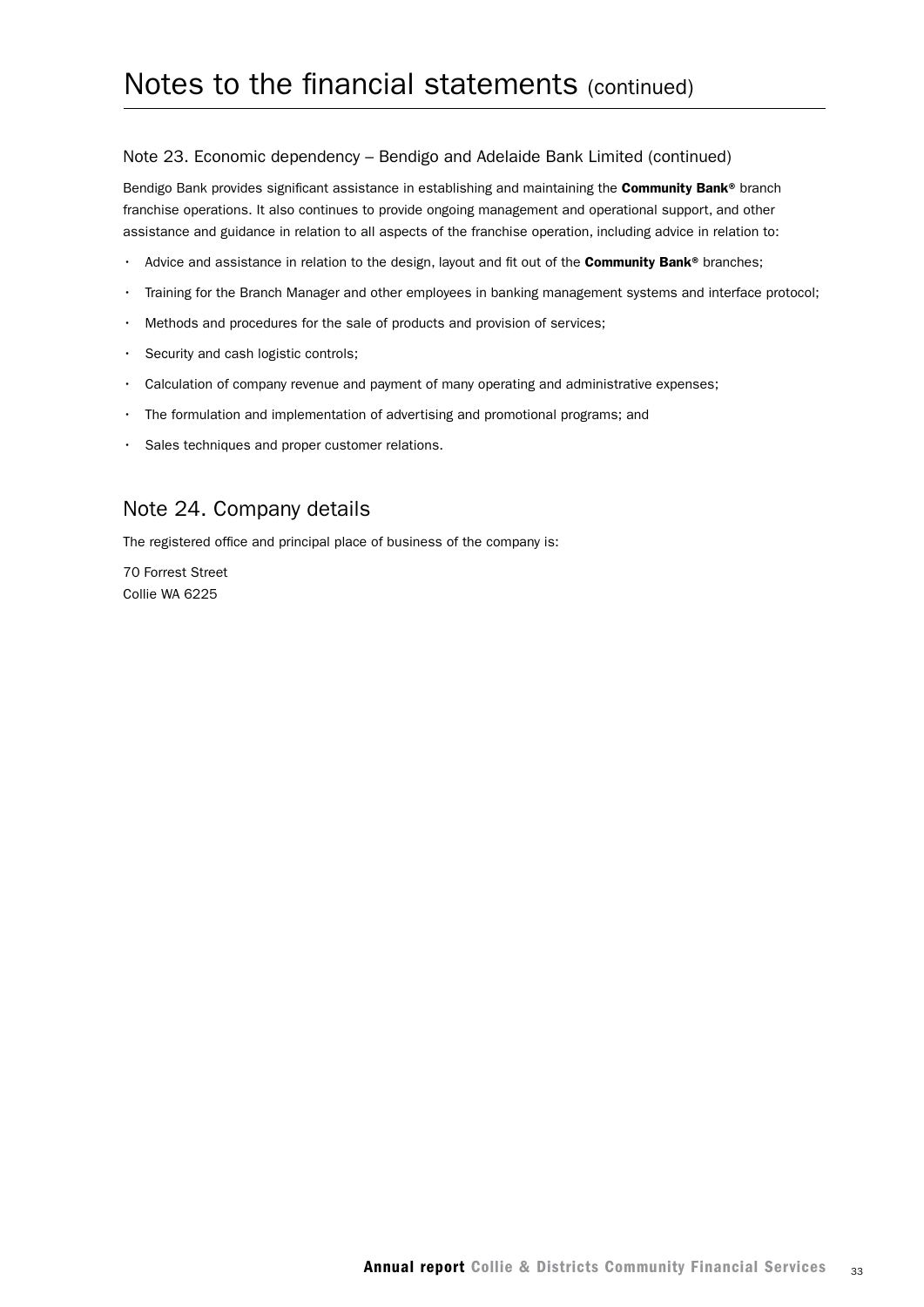# Directors' declaration

The Directors of the company declare that:

- 1. the accompanying financial statements and notes are in accordance with the Corporations Act 2001 and:
	- a. comply with Australian Accounting Standards; and
	- b. give a true and fair view of the financial position as at 30 June 2013 and of the performance for the year ended on that date of the company;
- 2. the financial statements and notes thereto comply with International Financial Reporting Standards, as disclosed in Note 1; and
- 3. in the Directors' opinion there are reasonable grounds to believe that the company will be able to pay its debts as and when they become due and payable; and

This declaration is made in accordance with a resolution of the Board of Directors.

a magasi

Ian Miffling Director

Dated 2 October 2013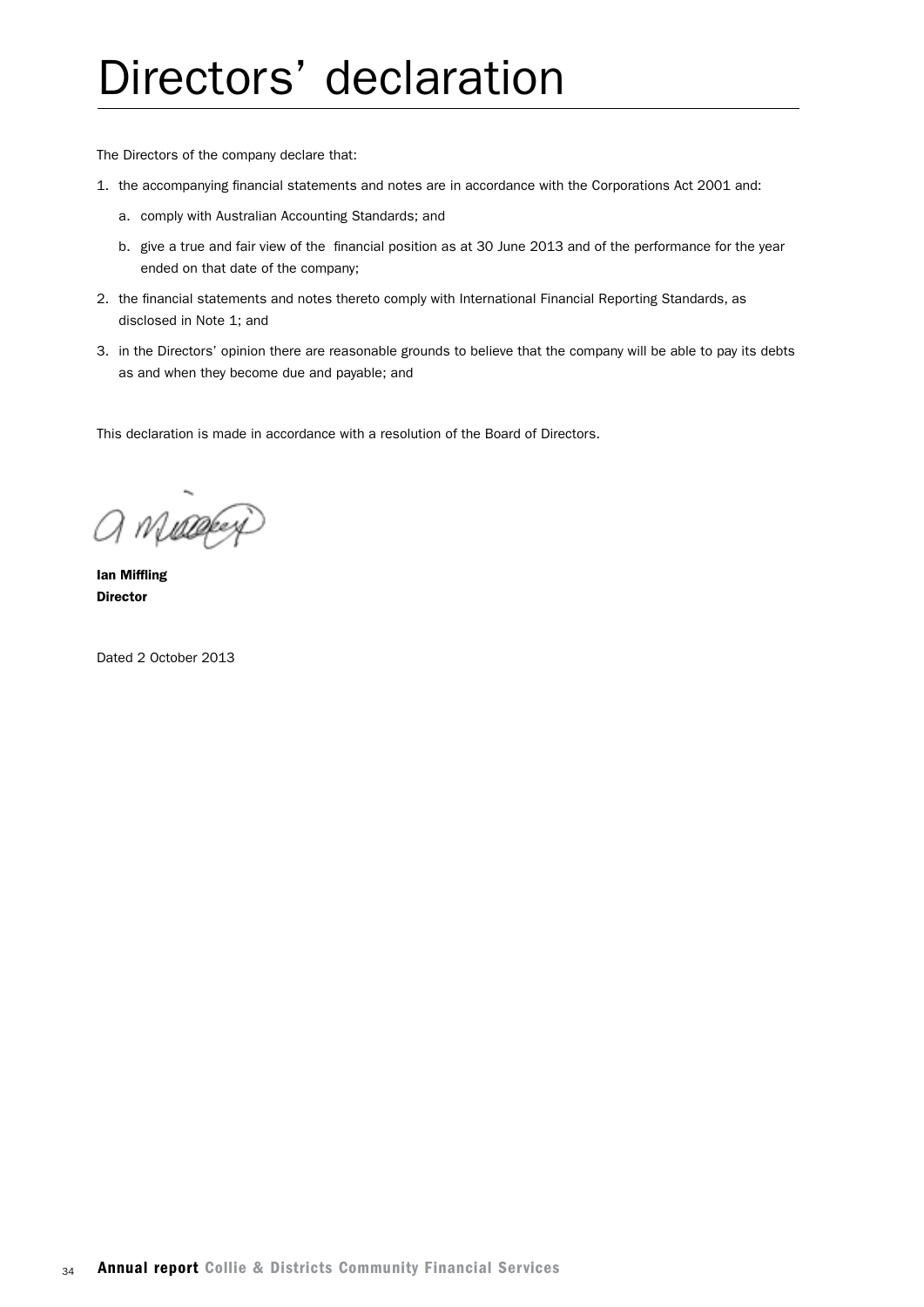# Independent audit report



#### **INDEPENDENT AUDITOR'S REPORT**

www.rsmi.com.au

#### TO THE MEMBERS OF

#### **COLLIE & DISTRICTS COUMMUNITY FINANCIAL SERVICES LIMITED**

#### Report on the Financial Report

We have audited the accompanying financial report of Collie & Districts Community Financial Services Limited ("the company"), which comprises the statement of financial position as at 30 June 2013, and the statement of comprehensive income, statement of changes in equity and statement of cash flows for the year then ended, notes comprising a summary of significant accounting policies and other explanatory information and the directors' declaration

#### Directors' Responsibility for the Financial Report

The directors of the company are responsible for the preparation of the financial report that gives a true and fair view in accordance with Australian Accounting Standards and the Corporations Act 2001 and for such internal control as the directors determine is necessary to enable the preparation of the financial report that is free from material misstatement, whether due to fraud or error. In Note 1, the directors also state, in accordance with Accounting Standard AASB 101 Presentation of Financial Statements, that the financial statements comply with International Financial Reporting Standards.

#### Auditor's Responsibility

Our responsibility is to express an opinion on the financial report based on our audit. We conducted our audit in accordance with Australian Auditing Standards. These Auditing Standards require that we comply with relevant ethical requirements relating to audit engagements and plan and perform the audit to obtain reasonable assurance about whether the financial report is free from material misstatement.

An audit involves performing procedures to obtain audit evidence about the amounts and disclosures in the financial report. The procedures selected depend on the auditor's judgement, including the assessment of the risks of material misstatement of the financial report, whether due to fraud or error. In making those risk assessments, the auditor considers internal control relevant to the entity's preparation and fair presentation of the financial report in order to design audit procedures that are appropriate in the circumstances, but not for the purpose of expressing an opinion on the effectiveness of the entity's internal control. An audit also includes evaluating the appropriateness of accounting policies used and the reasonableness of accounting estimates made by the directors, as well as evaluating the overall presentation of the financial report.

We believe that the audit evidence we have obtained is sufficient and appropriate to provide a basis for our audit ppinion.

cailty limited by a scheme approved under Professional Standards Lec'slation

Major Offices in: Perth, Sydney, Melbourne. Adelaide and Camberra ABN 36 965 165 036

RSM Bird Cameron Partners is a member of the RSM network, Each member of the RSM network is an independent accounting and acvisory firm which practises in its own right. The RSM network is not itself a separate legal entity in any jurisdiction.

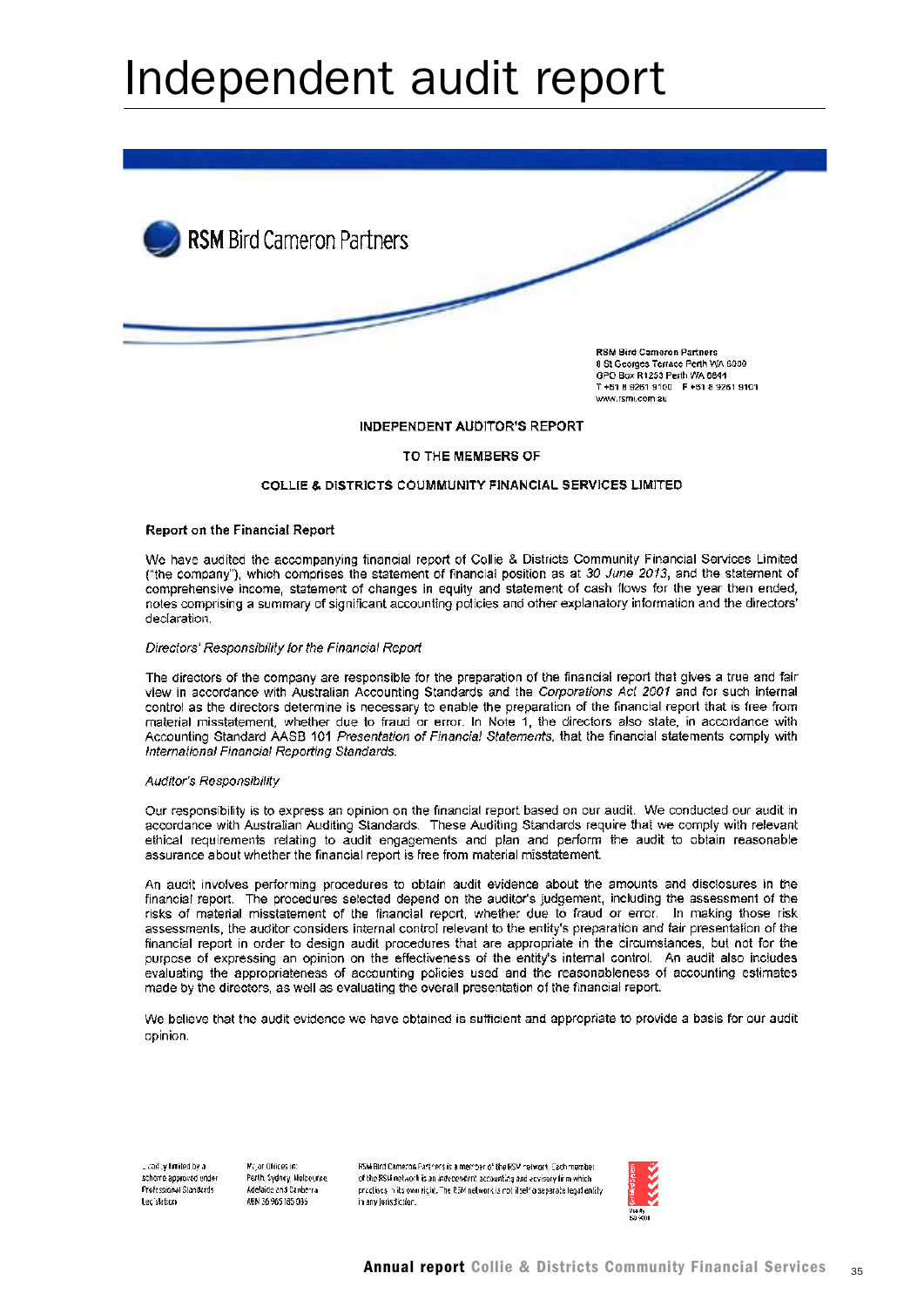

#### independence

In conducting our audit, we have complied with the independence requirements of the Corporations Act 2001. We confirm that the independence declaration required by the Corporations Act 2001, which has been given to the directors of Collie & Districts Community Financial Services Limited, would be in the same terms if given to the directors as at the time of this auditor's report.

Opinion

In our opinion:

- (a) the financial report of Collie & Districts Community Financial Services Limited is in accordance with the Corporations Act 2001, including:
	- giving a true and fair view of the company's financial position as at 30 June 2013 and of its  $\langle i \rangle$ performance for the year ended on that date; and
	- complying with Australian Accounting Standards and the Corporations Regulations 2001; and  $(ii)$
- $(b)$ the financial report also complies with International Financial Reporting Standards as disclosed in Note 1.

RSM Bid Camera, Partes.

RSM BIRD CAMERON PARTNERS

 $\mathcal{L}$ f.

**DU WALL** Partner

Perth, WA  $300000022013$ Dated: